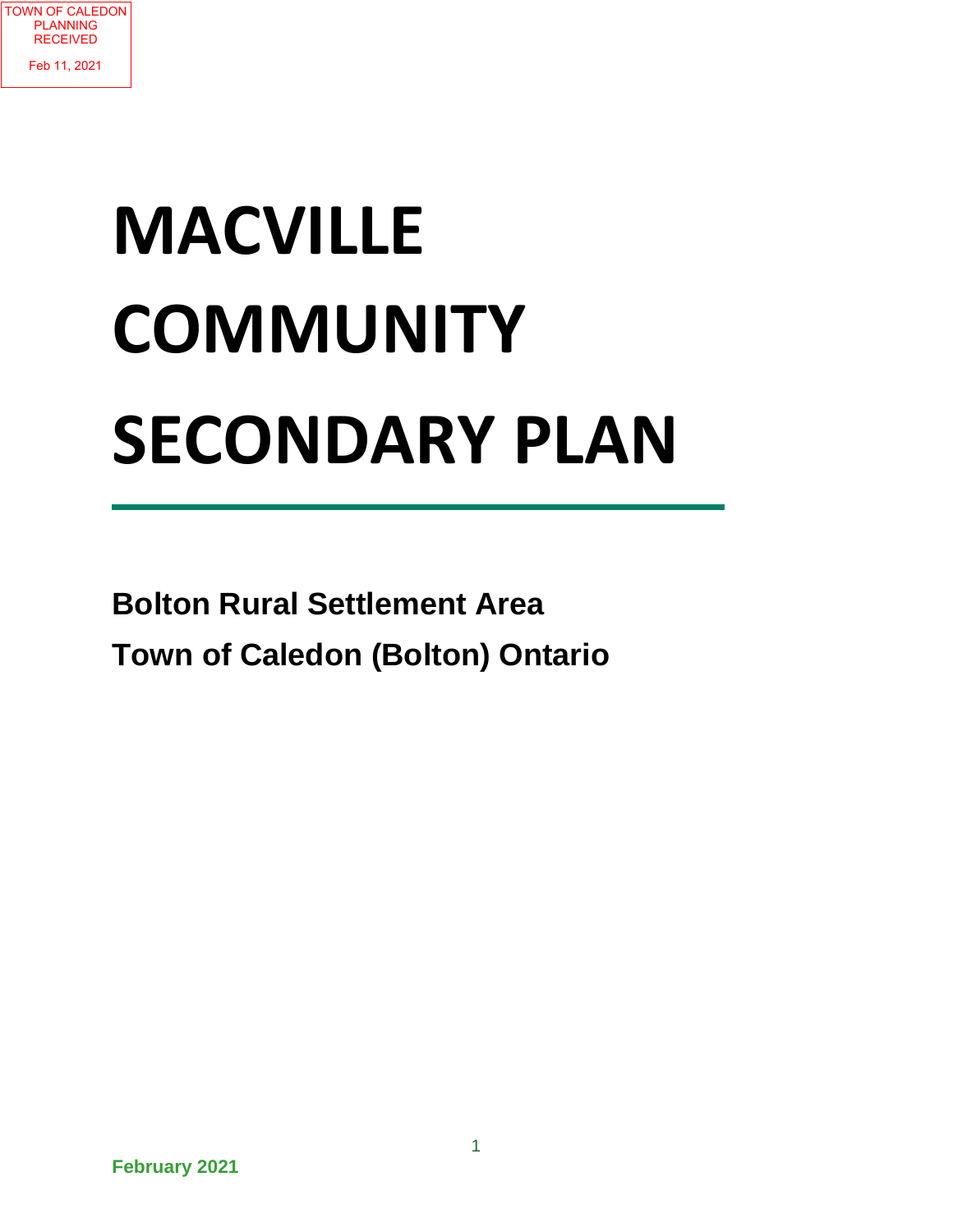## **TABLE OF CONTENTS**

- **7.16.1 INTRODUCTION**
- **7.16.2 LOCATION**

#### **7.16.3 GOALS AND OBJECTIVES**

**7.16.3.1 Goal**

**7.16.3.2 Objectives**

### **7.16.4 GROWTH MANAGEMENT STRATEGY**

- **7.16.4.1 General Policies**
- **TABLE 7.16 Macville Plan Area Population and Employment Targets**
- **7.16.4.2 Finance and Agreements**

**7.16.4.3 Community-Wide Development Staging and Sequencing Plan (DSSP)**

**7.16.4.4 Community-Wide Functional Servicing Report (FSR)**

**7.16.4.5 Comprehensive Environmental Impact Study & Management Plan (CEISMP)** 

**7.16.4.6 Plan Area Landowners' Cost Sharing Group Agreement(s) (CSA)**

#### **7.16.5 RESIDENTIAL**

- **7.16.5.1 General Policies**
- **7.16.5.2 Low Density Residential**
- **7.16.5.3 Medium Density Residential**

#### **7.16.6 MIXED USE**

**7.16.6.1 General Policies**

#### **7.16.7 COMMERCIAL / MIXED USE**

#### **7.16.7.1 General Policies**

#### **7.16.8 GO TRANSIT HUB**

**7.16.8.1 General Policies**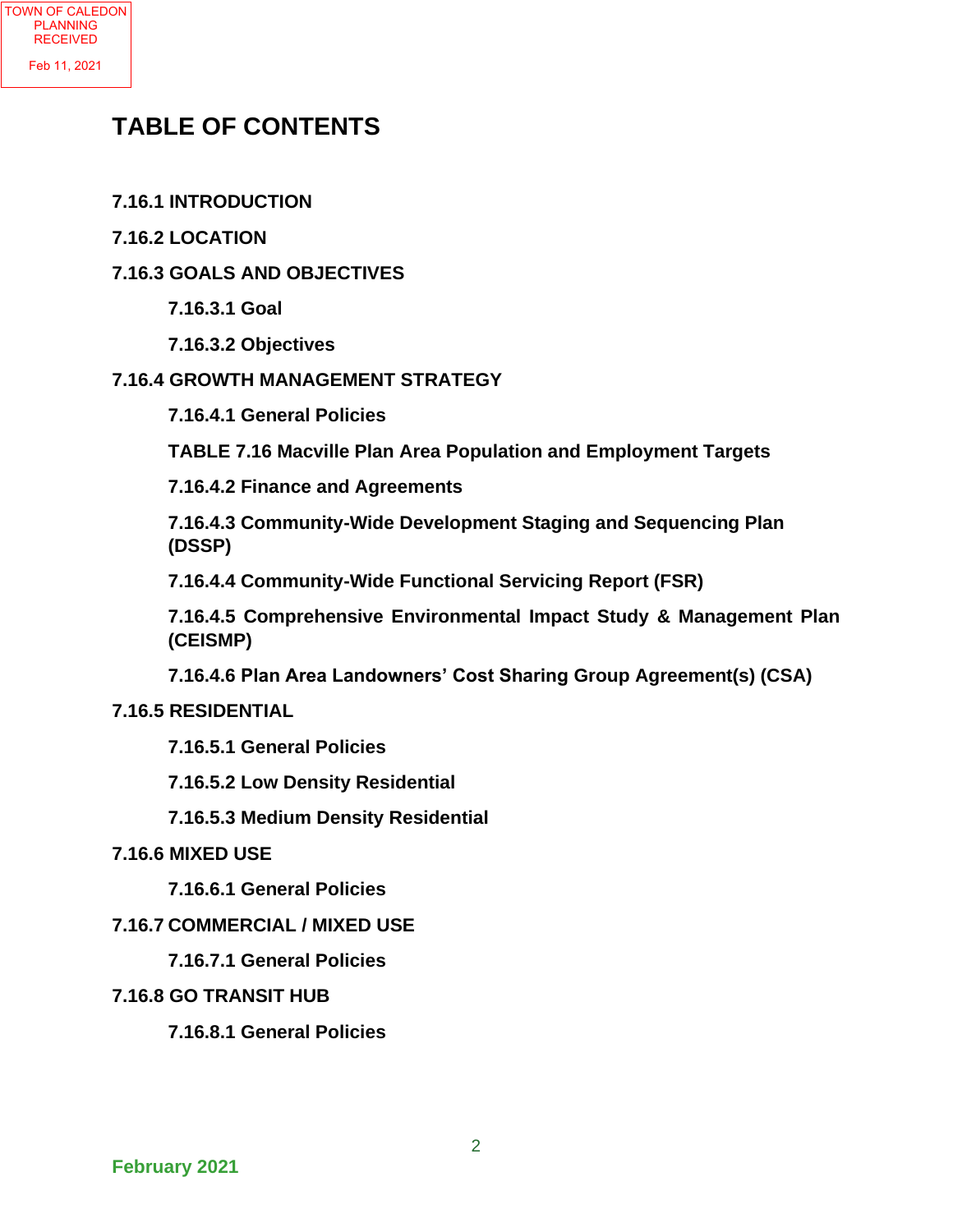#### **7.16.9 NOISE AND VIBRATION**

- **7.16.9.1 General Policies**
- **7.16.9.2 Rail Noise Policies**
- **7.16.9.3 Road Noise Policies**
- **7.16.9.4 Stationary Noise Policies**
- **7.16.10 SCHOOLS**
- **7.16.11 MUNICIPAL PARKS**

#### **7.16.12 CULTURAL HERITAGE PRESERVATION**

- **7.16.12.1 General Policies**
- **7.16.12.2 Archaeology**
- **7.16.12.3 Built Heritage Resources and Cultural Heritage Landscapes**
- **7.16.12.4 Integration of Cultural Heritage Resources**

#### **7.16.13 EMPLOYMENT**

- **7.16.14 TRANSPORTATION**
	- **7.16.14.1 General Policies**
	- **7.16.14.2 Roads**
	- **7.16.14.3 Roads Rights-of-Way**
	- **7.16.14.4 Public Transit**
	- **7.16.14.5 Transportation Demand Management**
	- **7.16.14.6 Pedestrian and Cycling Network**
	- **7.16.14.7 Recreational Trail Network**
	- **7.16.14.8 Sidewalks**
	- **7.16.14.9 Parking**

#### **7.16.15 ENVIRONMENTAL POLICY AREA**

**7.16.15.1 General Policies**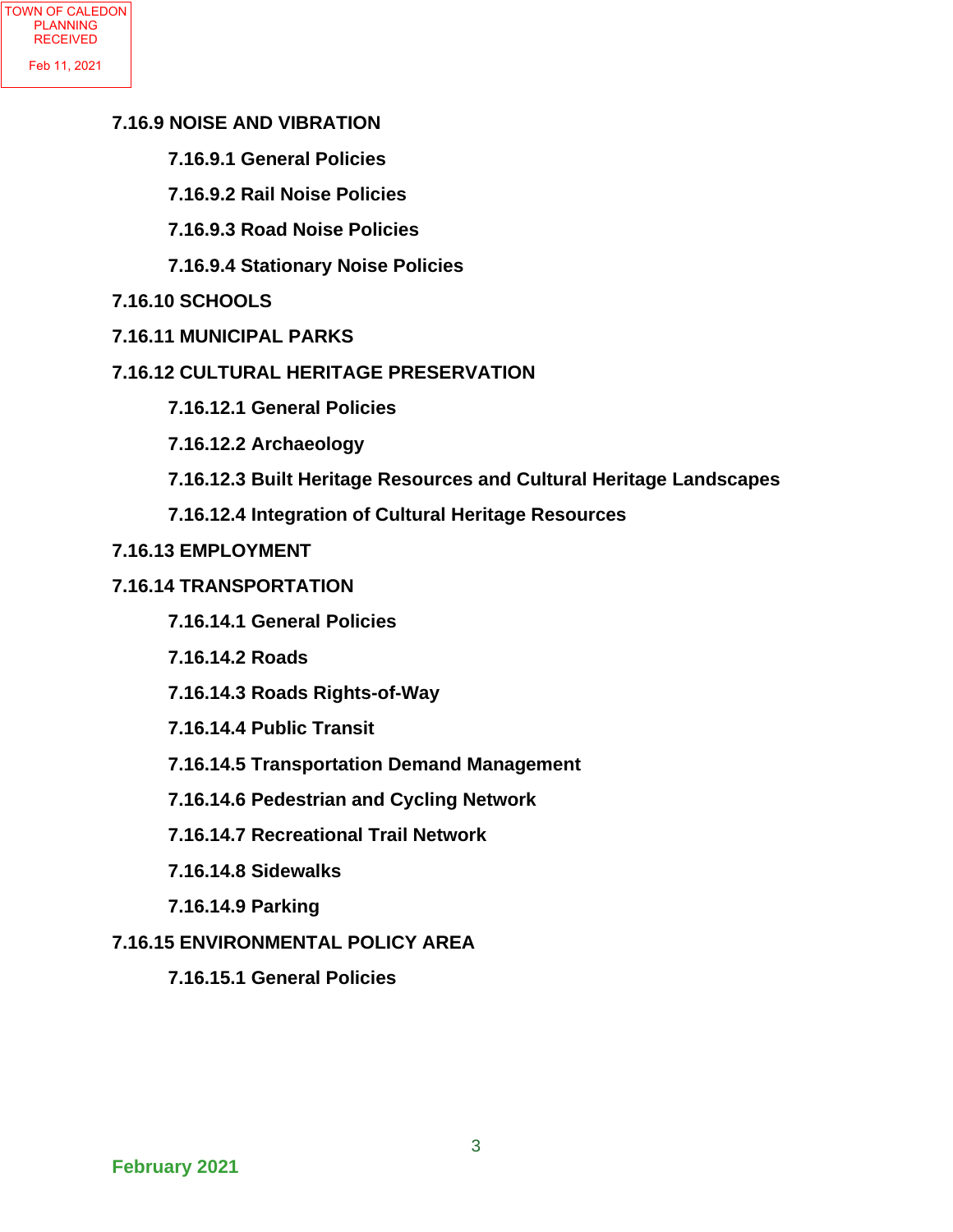#### **7.16.16 MUNICIPAL SERVICES, PUBLIC UTILITIES AND TELECOMMUNICATIONS**

- **7.16.16.1 General Policies**
- **7.16.16.2 Municipal Water and Wastewater Services**
- **7.16.16.3 Stormwater Management Facilities**
- **7.16.16.4 Public Utilities and Telecommunications**
- **7.16.16.5 Intelligent Community**
- **7.16.17 CONSERVATION OF WATER AND ENERGY**
	- **7.16.17.1 Sustainable Residential Home Strategy**
- **7.16.18 PROVINCIAL MINIMUM DISTANCE SEPARATION**
- **7.16.19 REGION OF PEEL HEALTH ASSESSMENT**
- **7.16.20 LAND ACQUISITION AND DEDICATION**
- **7.16.21 IMPLEMENTATION**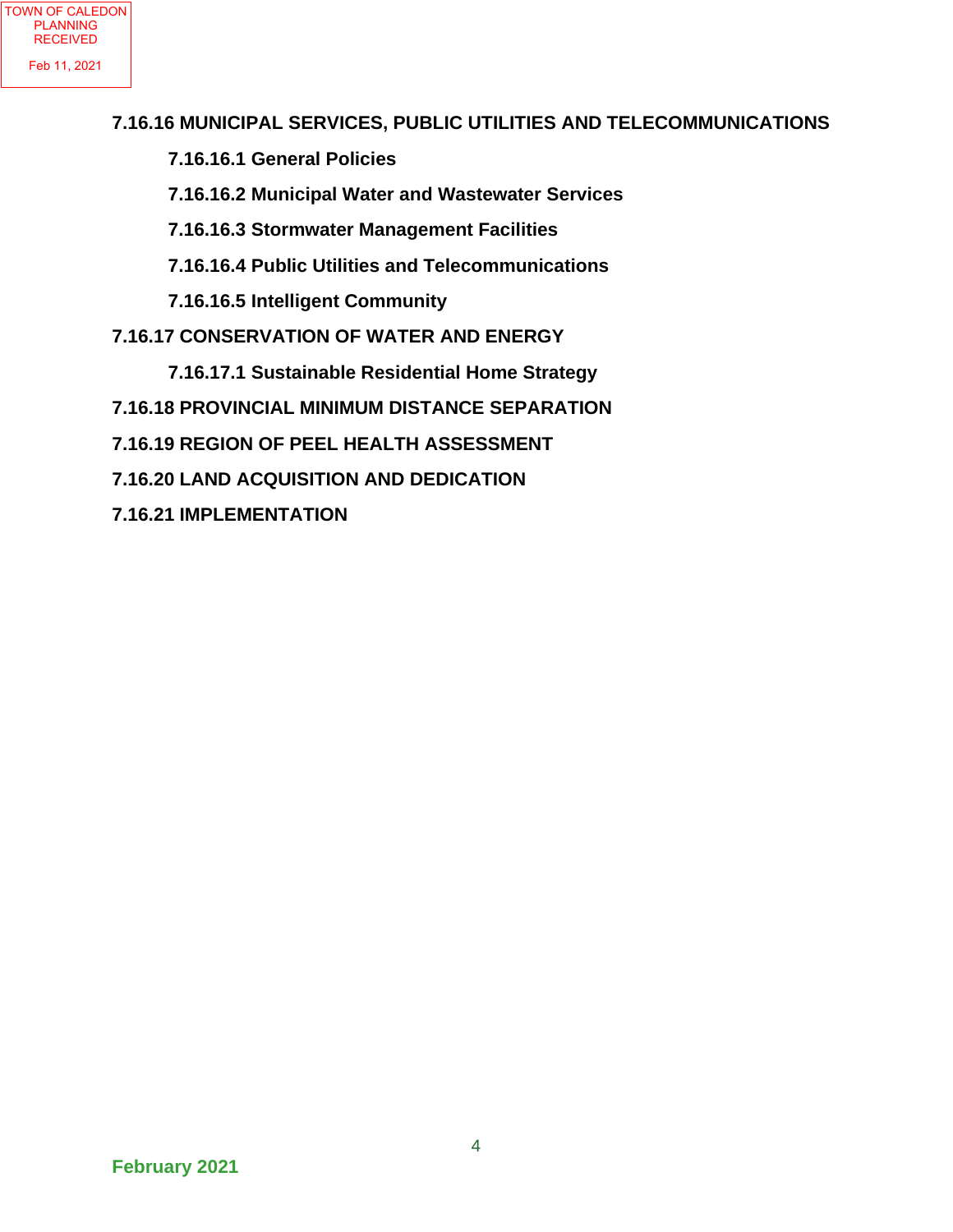#### **7.16.1 INTRODUCTION**

The Macville Secondary Plan (MVSP) governs the development and redevelopment of land in the Macville Plan Area as shown on Schedule C-8 Macville Secondary Plan Land Use Plan.

The Plan Area has been planned as a complete community that is compact, pedestrian and cyclist-friendly and transit-oriented. Collectively, these attributes support the development of a healthy, safe and balanced community.

The Plan Area has been planned and designed using an integrated design process; this is a multi-disciplinary team approach in which experts from all disciplines (e.g. community design, natural heritage, transportation, water and wastewater servicing and cultural heritage resources) engage in collaborative decision making to respond to, balance and ultimately integrate multiple and sometimes competing objectives.

#### **7.16.2 LOCATION**

The Macville Plan Area or "Planning Area" comprises an area of approximately 182 hectares (450 acres). Of this total, approximately 11.0 hectares (27 acres) are comprised of natural heritage features. The result is a net developable area of approximately 171 hectares (422.5 acres).

The Plan Area is generally north of King Street, east of The Gore Road and west of Humber Station Road and CP Railway ROW.

The Plan Area is legally described as all of Lots 11 and 12, CON. 4 (Alb), Part of Lot 13, CON. 4 and Part of Lots 11, 12 and 13, CON. 5, Geographic Twp. Of Albion, Region of Peel.

#### **7.16.3 GOALS AND OBJECTIVES**

#### **7.16.3.1 Goal**

The Plan Area will develop as a complete community that is compact, pedestrian and cyclist-friendly and transit-oriented.

#### **7.16.3.2 Objectives**

Development in the Macville Plan Area shall achieve the following objectives:

- a) Create a transit-oriented community anchored by a GO Transit hub that balances pedestrian, cycling, transit and vehicular connections;
- b) Provide a high-quality built form character and architectural design that exemplifies and promotes the identity of Caledon;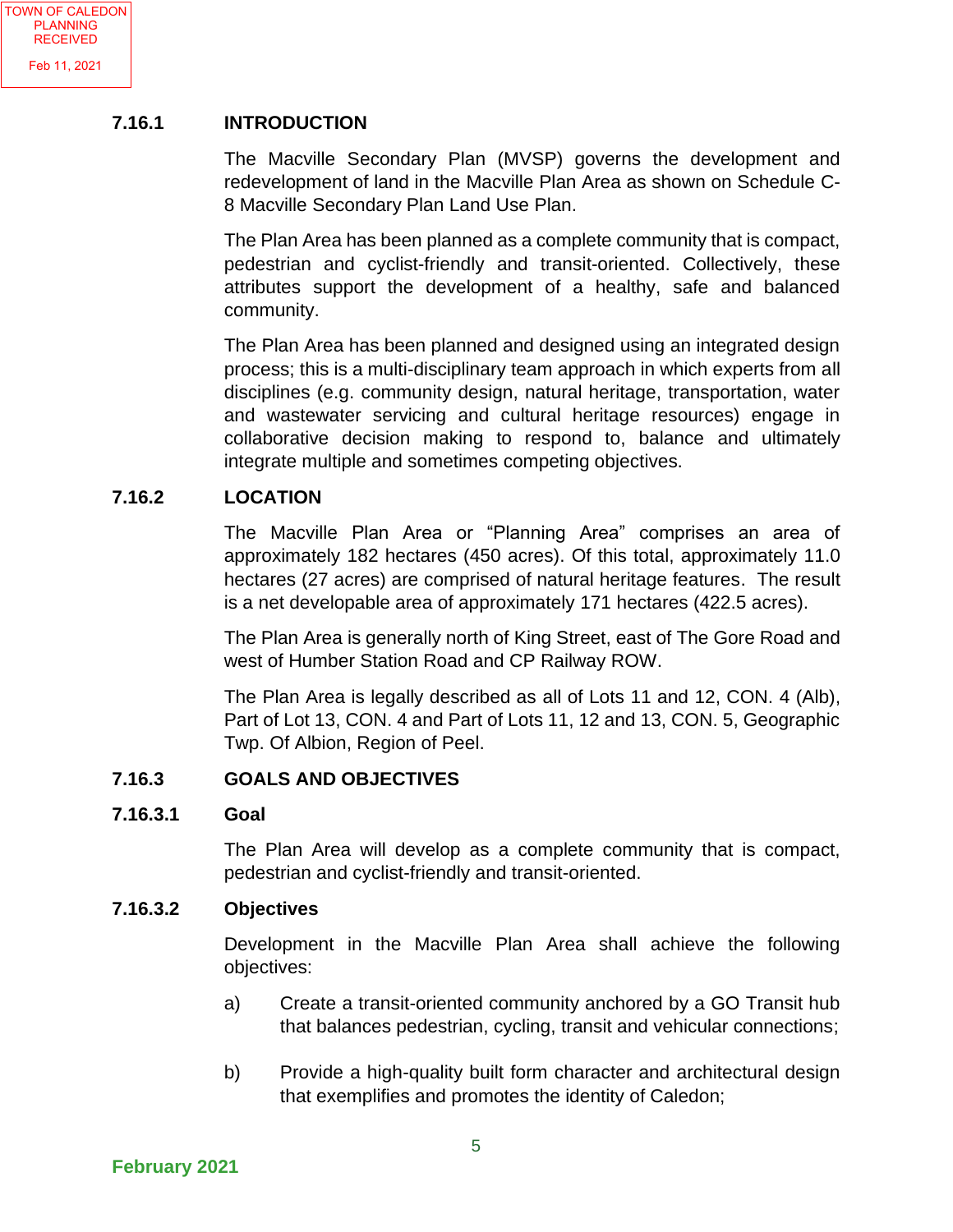- c) Establish a vibrant, mixed-use environment that attracts activity throughout the day and evening;
- d) Create a central character avenue with an attractive, high quality streetscape and built form design that links the community;
- e) Establish a range and mix of housing types that reinforce identifiable neighbourhoods and achieve density targets;
- f) Create walkable, pedestrian scaled neighbourhoods with amenities and transit stops within walking distance and a safe, comprehensive path and trail system that links with the broader Caledon network;
- g) Protect and enhance significant and sensitive natural heritage features within a protected natural heritage system, and to compliment this system with open spaces along with a hierarchy of park spaces with flexible design and innovative programming options to serve the neighbourhood needs;
- h) Integrate appropriate low-impact development strategies as a key component of open space and built form design; and,
- i) Integrate smart community technologies that establish broadband connectivity for an improved quality of life through learning, work and play.

#### **7.16.4 GROWTH MANAGEMENT STRATEGY**

#### **7.16.4.1 General Policies**

- 7.16.4.1.1 The growth management strategy for the Plan Area is outlined in the following sections. It is designed to ensure that development in the Plan Area occurs in an orderly, timely and cost-effective manner.
- 7.16.4.1.2 To ensure conformity with the Town's growth management objectives, the Plan Area has been planned to achieve the population and employment targets shown in Table 7.16 and development shall occur in a manner consistent with these minimum targets.

#### **Table 7.16 Macville Plan Area Population and Employment Minimum Targets**

| Population <sup>(1)</sup>                                 | 10,910 |
|-----------------------------------------------------------|--------|
| Population related jobs                                   | 1,060  |
| <b>Total</b>                                              | 11,970 |
| Land Area (hectares) <sup>(2)</sup>                       | 171.0  |
| Min Density (combined population & jobs/hectare,          | 70     |
| per ROPA 30)                                              |        |
| (1)<br>Based on density target of 70 p.8 i/ba per ROPA 30 |        |

*(1)* Based on density target of 70 p&j/ha per ROPA 30.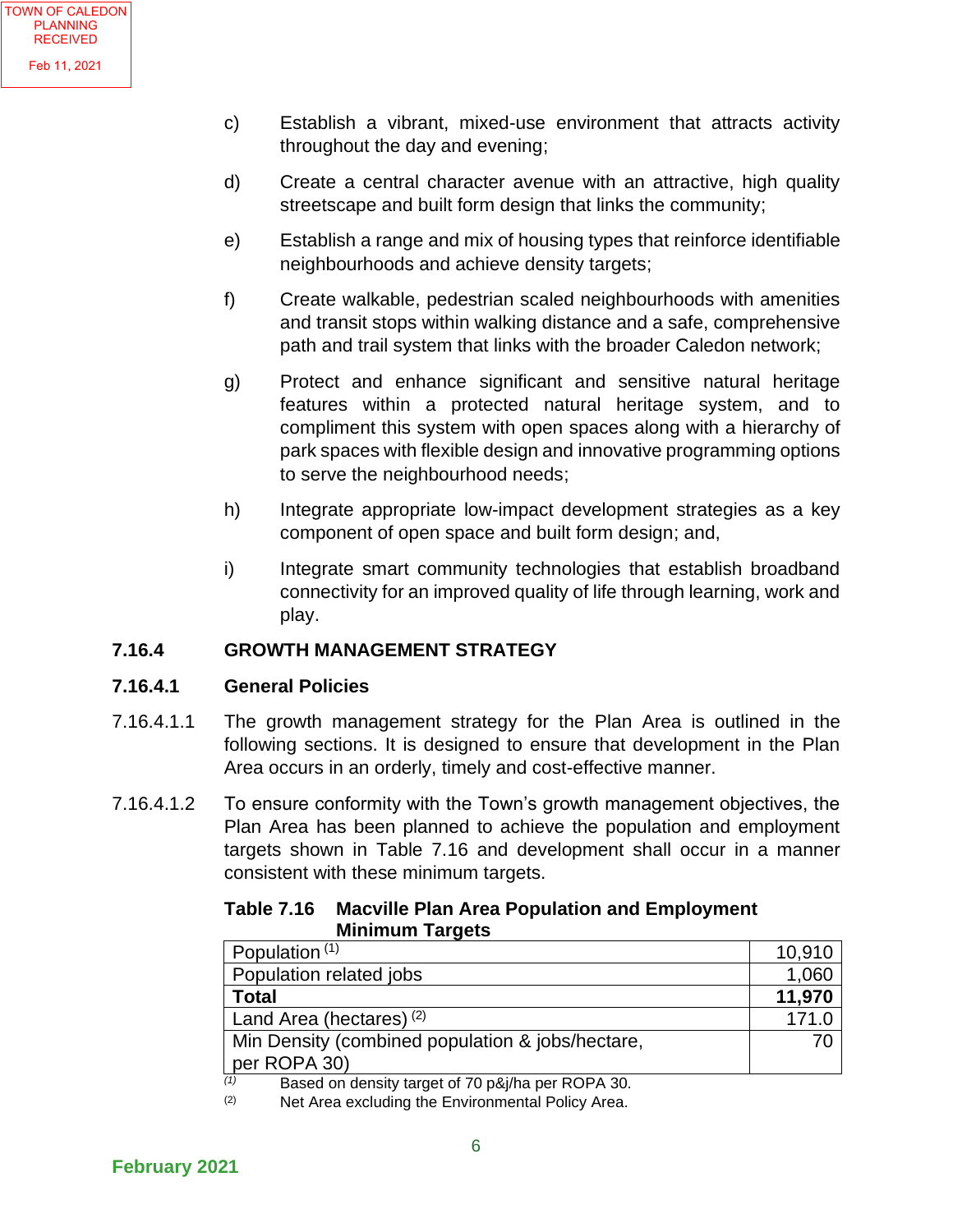- 7.16.4.1.3 The total number of residential homes in the Plan Area shall achieve the planned minimum population of approximately 10,910.
- 7.16.4.1.4 The Town will ensure compliance with the population and employment targets through the approval of Community-Wide Development Staging and Sequencing Plans, as described below.
- 7.16.4.1.5 Unless otherwise provided for in Section 7.16, development in the Plan Area shall conform to the planning and design vision, goals and recommendations of the following plans/studies: Comprehensive Environmental Impact Study & Management Plan (CEISMP); Functional Servicing Report; Transportation Study; and Urban Design Guidelines. Together, these plans/studies provide direction with respect to the preparation and review of development applications in the Plan Area.
- 7.16.4.1.6 Prior to registration of the first plan of subdivision or approval of the first site plan application in the Plan Area, the Urban Design Guidelines, the Transportation Study and the Community-Wide Development Staging and Sequencing Plan referred to in Section 7.16.4.1.4 shall be approved by the Town.

#### **7.16.4.2 Finance and Agreements**

- 7.16.4.2.1 Prior to approval of the first plan of subdivision or site plan in the Plan Area, the Plan Area landowners shall enter into any agreements deemed necessary by the Town or have made other satisfactory arrangements for the provision of funds and/or services associated with the MVSP Fiscal Impact Study.
- 7.16.4.2.2 The Town, the Region of Peel and/or other government agency may require front-end, accelerated payment and/or other cost-sharing agreements with landowners as conditions of approval to ensure that development proceeds only in a manner that optimizes the use of transportation, municipal water and wastewater infrastructure and does not outpace their ability to finance and construct new transportation, municipal water and wastewater infrastructure required for development to occur in the Plan Area in an orderly, timely and cost effective manner.

#### **7.16.4.3 Community-Wide Development Staging and Sequencing Plan (DSSP)**

- 7.16.4.3.1 The Community-Wide DSSP shall be prepared in a manner consistent with the planning and design vision, goals, objectives and recommendations for the Plan Area.
- 7.16.4.3.2 The Community-Wide DSSP shall describe in detail the staging and sequencing of the following components required for development to occur in the Plan Area in an orderly, timely and cost-effective manner: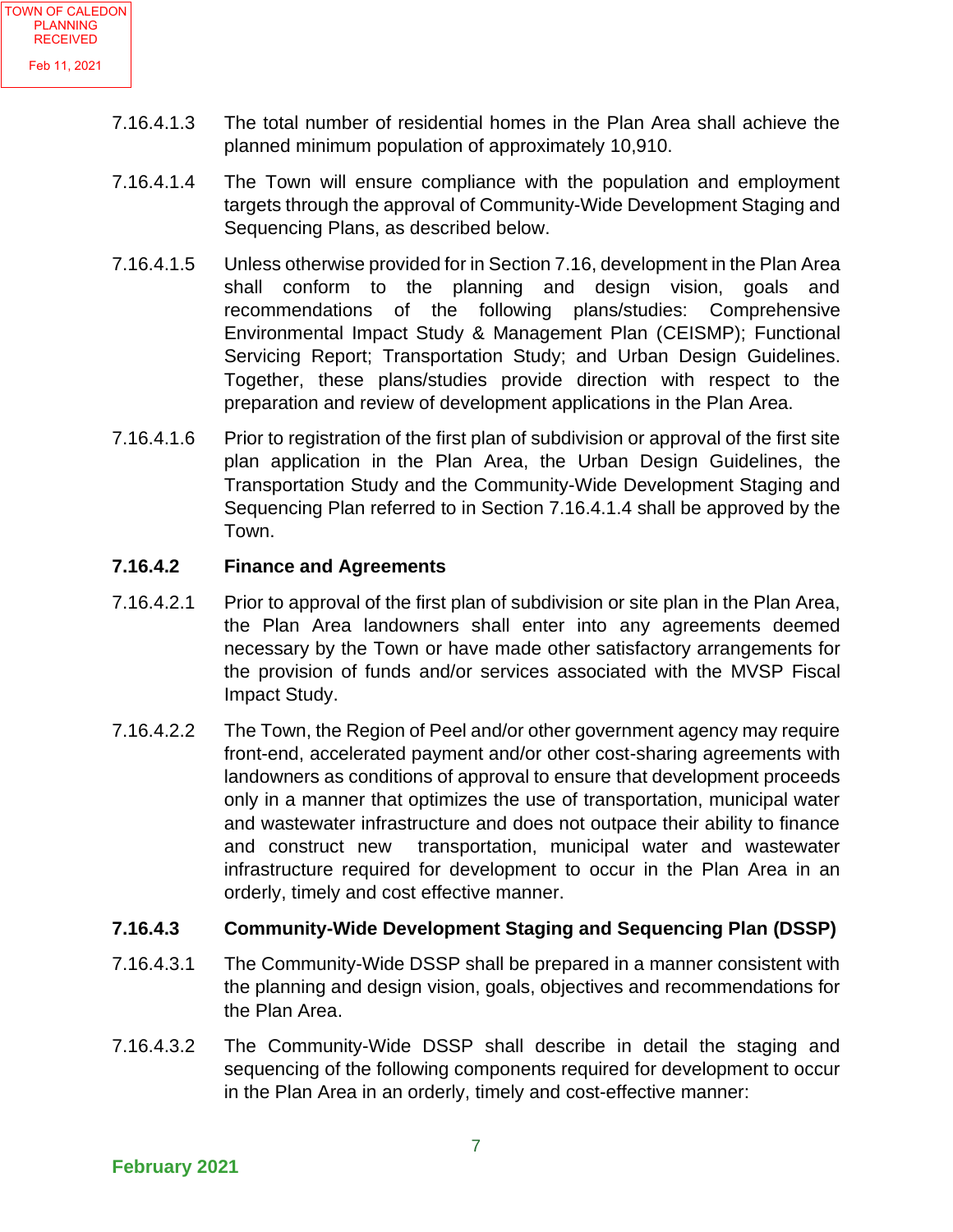- a) Infrastructure (e.g. roads and any associated intersections, water and wastewater services, stormwater management facilities and public utilities);
- b) Arrangements for the provision of a vehicular connection and access from the n/s and e/w spine roads to The Gore Road, Humber Station Road and King Street as applicable;
- c) Public transit service, e.g. potential transit routing and the location of and access to the planned GO Station Transit Hub;
- d) Schools;
- e) Community facilities (e.g. public parks, pathways and trail network and recreation facilities);
- f) Affordable housing sites; and
- g) Environmental Policy Area.
- 7.16.4.3.3 The Community-Wide DSSP shall recognize that certain collector / multimodal roads and their associated transportation-related infrastructure, as suggested in Schedule C-8 of this Plan, are required as necessary, as development progresses throughout the Plan Area.
- 7.16.4.3.4 The Community-Wide DSSP shall specifically address the timely construction, reconstruction, or improvement of the roads as specified above and their associated intersections, subject to completion of a municipal class environmental assessment, if necessary. Minor deviations from the road network depicted on Schedule C-8 shall be permitted without amendment to this Plan or to the Community-Wide DSSP.
- 7.16.4.3.5 The Community-Wide DSSP shall provide the anticipated schedule of the residential and non-residential development in the Plan Area relative to the provision of the community facilities noted in Section 7.16.4.3.2.
- 7.16.4.3.6 The Community-Wide DSSP shall be prepared, in consultation with the Region of Peel, Toronto and Region Conservation Authority, School Boards and inter-regional, intra-regional and local transit service providers.
- 7.16.4.3.7 The Community-wide DSSP with respect to the water and wastewater services infrastructure, shall be developed in consultation with the Region of Peel.
- 7.16.4.3.8 The Community-Wide DSSP shall provide a breakdown of the anticipated range and mix of residential homes, net density and associated population yield for the specific districts / neighbourhoods. Minor adjustments to the number of residential homes in the specific sub-areas will be permitted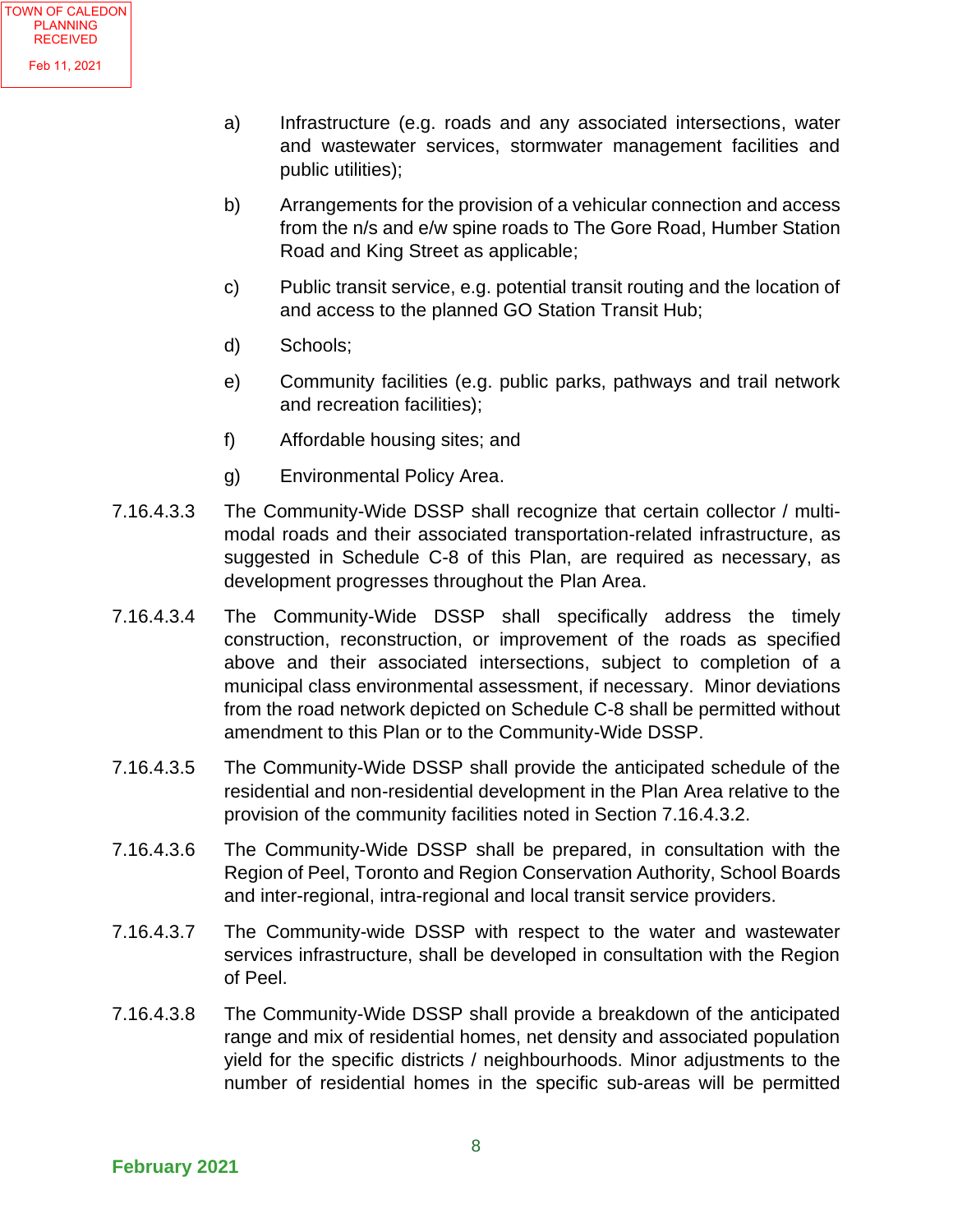without the need for an amendment to the approved Community-Wide DSSP.

#### **7.16.4.4 Community-Wide Functional Servicing Report (FSR)**

- 7.16.4.4.1 The Community-Wide Functional Servicing Report (FSR) identifies the servicing goals and objectives, associated targets, management strategies and additional technical investigations for the entire Secondary Plan Area which are to be implemented at the site level through individual plans of subdivision and site plans.
- 7.16.4.4.2 Prior to or concurrent with submission of the first plan of subdivision or site plan application in the Plan Area, the Plan Area landowners shall prepare and submit to the Town a Compliance Letter to the Community-Wide FSR.
- 7.16.4.4.3 The Compliance Letter to the Community-Wide FSR shall be prepared in consultation with the Region of Peel and Toronto and Region Conservation Authority (TRCA) and be approved by the Town.
- 7.16.4.4.4 The Compliance Letter to the Community-Wide FSR must demonstrate to the satisfaction of the Town, the Region of Peel and TRCA that the individual plans of subdivision or site plans conform with the servicing strategies and recommendations contained in Community-Wide FSR.
- 7.16.4.4.5 The Compliance Letter to the Community-Wide FSR should provide greater design detail than the Community-Wide FSR and should include the following information, if applicable:
	- a) confirmation of network and routing design for water and wastewater servicing for the Plan Area and lands external to the Plan Area;
	- b) confirmation of natural channel design brief, as applicable;
	- c) Site grading plans;
	- d) Stormwater management plan including opportunities for low impact development practices. This section shall also address such matters as water quantity, water quality, erosion and water balance for both surface and groundwater components. Additionally, sustainable best management practices for erosion and siltation control shall be required for all phases of development, as appropriate; and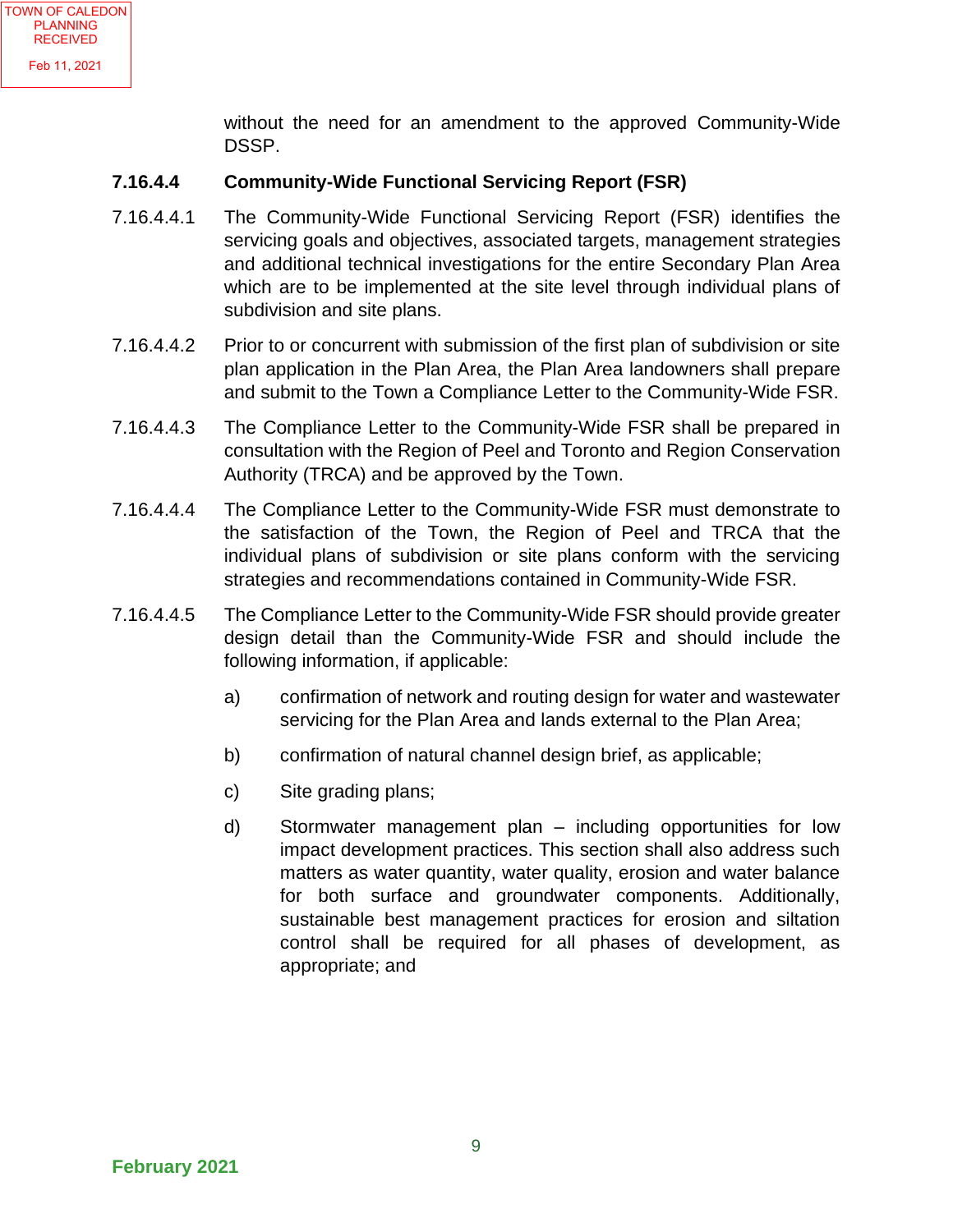#### **7.16.4.5 Comprehensive Environmental Impact Study & Management Plan (CEISMP)**

- 7.16.4.5.1 The Community-Wide Comprehensive Environmental Impact Study and Management Plan (CEISMP) identifies the environmental goals, objectives, management and monitoring plans, and additional technical investigations for the entire Secondary Plan Area to be implemented at the site level through individual plans of subdivision and site plans.
- 7.16.4.5.2 Prior to or concurrent with submission of the first plan of subdivision or site plan application in the Plan Area, the Plan Area landowners shall prepare and submit to the Town a Compliance Letter to the Community-Wide CEISMP. 7.16.4.5.3 The Compliance Letter to the Community-Wide CEISMP shall be prepared in consultation with the Town, the Region of Peel and TRCA and be approved by the Town.
- 7.16.4.5.4 The Compliance Letter to the Community-Wide CEISMP must demonstrate to the satisfaction of the Town, the Region of Peel and TRCA that the individual plans of subdivision or site plans conform with the environmental management plans and recommendations contained in the Community-Wide CEISMP.

#### **7.16.4.6 Plan Area Landowners' Cost Sharing Group Agreement(s) (CSA)**

- 7.16.4.6.1 A Plan Area Landowners' Cost Sharing Group shall be established to ensure orderly, timely and coordinated development in the Plan Area and that the costs associated with such development are fairly and equitably distributed among all landowners in the Plan Area.
- 7.16.4.6.2 The costs associated with development include, but are not limited to, the cost of studies to inform and support the planning of the area, as well as the cost to acquire land in order to implement this Plan.
- 7.16.4.6.3 The Plan Area landowners are required to enter into a cost sharing agreement or agreements among themselves.
- 7.16.4.6.4 Prior to the draft approval, registration of any plan of subdivision or plan of condominium or final approval of any site plan application or the approval of any application under the Planning Act, the Plan Area Landowners' Cost Sharing Group trustee shall provide the Town with confirmation, in writing, that the owner of such lands is in good standing with the Plan Area Landowners' Cost Sharing Group.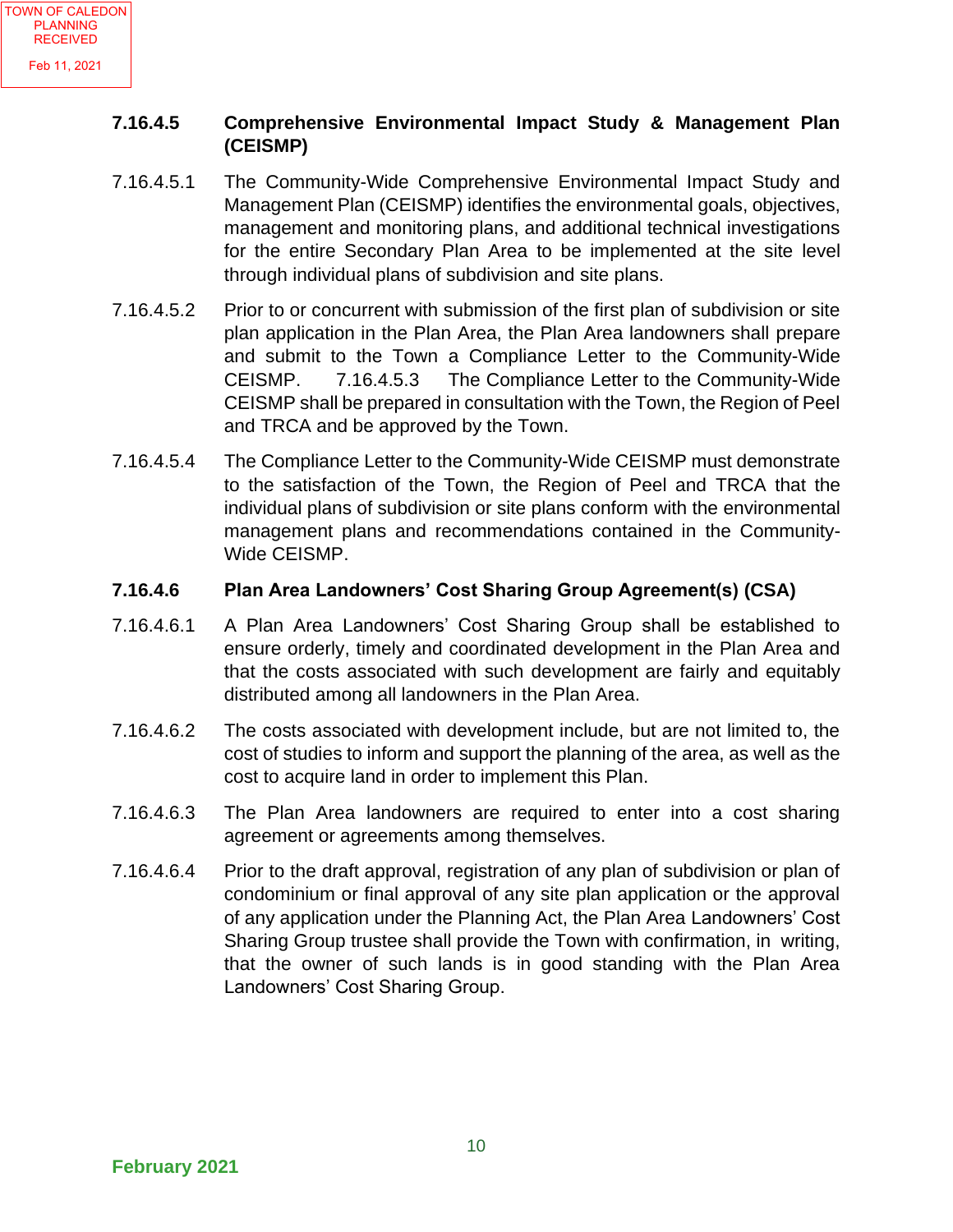#### **7.16.5 RESIDENTIAL**

#### **7.16.5.1 General Policies**

- 7.16.5.1.1 This section establishes specific policies with respect to residential development in the Plan Area. The following three (3) residential designations are shown on Schedule C-8 to this Plan:
	- a) Low Density Residential;
	- b) Medium Density Residential; and
	- c) Mixed Use.
- 7.16.5.1.2 Residential development in the Plan Area shall be undertaken in accordance with Section 5.10 of the Official Plan and the following specific policies. Where there is a conflict between the policies in Section 5.10 and Section 7.16.5, the policies in Section 7.16.5 shall prevail.
- 7.16.5.1.3 With respect to residential development in the Plan Area, the calculation of net density shall be based on the land area proposed to be developed for residential homes, exclusive of public rights-of-way, railway rights-of-way, school blocks, Open Space Policy Area, Environmental Policy Area and stormwater management blocks.
- 7.16.5.1.4 Direct vehicular access from residential homes onto arterial roads shall be minimized in the Plan Area to the greatest extent possible. Where direct access from residential homes is proposed onto arterial roads, the following provisions shall apply:
	- a) The calculation of front yard setback and garage space shall ensure adequate off-street parking; and
	- b) Larger lot widths shall be required to minimize, to the greatest extent possible, the number of residential driveways onto major roads.

#### **7.16.5.2 Low Density Residential**

- 7.16.5.2.1 Lands designated Low Density Residential in the Plan Area shall be developed predominantly for single detached and semi-detached housing. Street townhouses and rear-lane townhouses shall be permitted in the Low-Density designation provided that matters of vehicular access, parking and land use compatibility are properly addressed.
- 7.16.5.2.2 The minimum net density of development in the Low-Density designation shall be 25 units per net hectare.
- 7.16.5.2.3 Townhouses in the Low-Density designation shall be a maximum height of three storeys.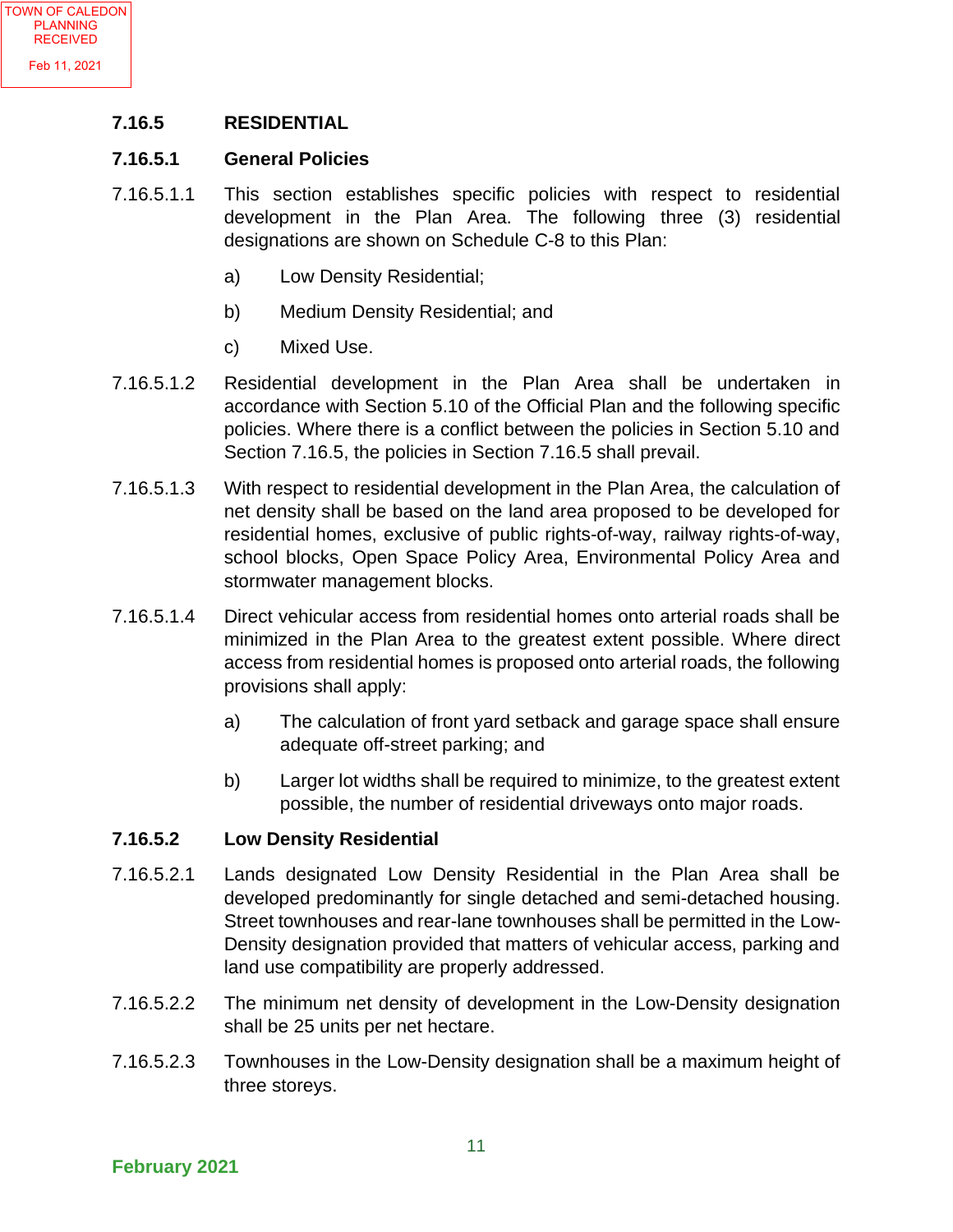#### **7.16.5.3 Medium Density Residential**

- 7.16.5.3.1 Lands designated Medium Density Residential in the Plan Area shall be developed for townhouses, rear-lane townhouses, stacked townhouses, back-to-back townhouses and medium-rise multiple unit buildings.
- 7.16.5.3.2 The minimum net density of development in the Medium Density designation shall be 60 units per net hectare.
- 7.16.5.3.3 Townhouses in the Medium Density designation shall be a maximum height of five storeys.
- 7.16.5.3.4 Where back-to-back townhouses are proposed in the Plan Area, the applicant shall demonstrate that adequate amenity space in the form of private or public open space is provided, in order that the occupants have access to proximate open space.

#### **7.16.6 MIXED USE**

#### **7.16.6.1 General Policies**

- 7.16.6.1.1 The mixed-use designations on both sides of Humber Station Road together with the medium density residential designation permit a mix and variety of uses and medium density residential that supports a transit oriented, new urbanism form of development along the corridor. Policies with respect to this designation also address the built form and streetscape required to create a safe, attractive corridor that establishes a strong sense of place making for people to live, work, play and shop.
	- a) Permitted uses shall include a full range of office, commercial, institutional, cultural and entertainment uses, live/work townhouses and medium density residential dwellings and related infrastructure.
	- b) Built form shall reinforce a high standard of quality and positive visual image.
	- c) Development of the lands designated Medium Density Residential and Mixed Use along Humber Station Road and the future spine road may include ground level non-residential uses that complement and support the development of the residential use. These ground level non-residential uses may include small-scale commercial and professional offices. These ground level non- residential uses shall be designed to be part of the Medium Density Residential / Mixed Use building.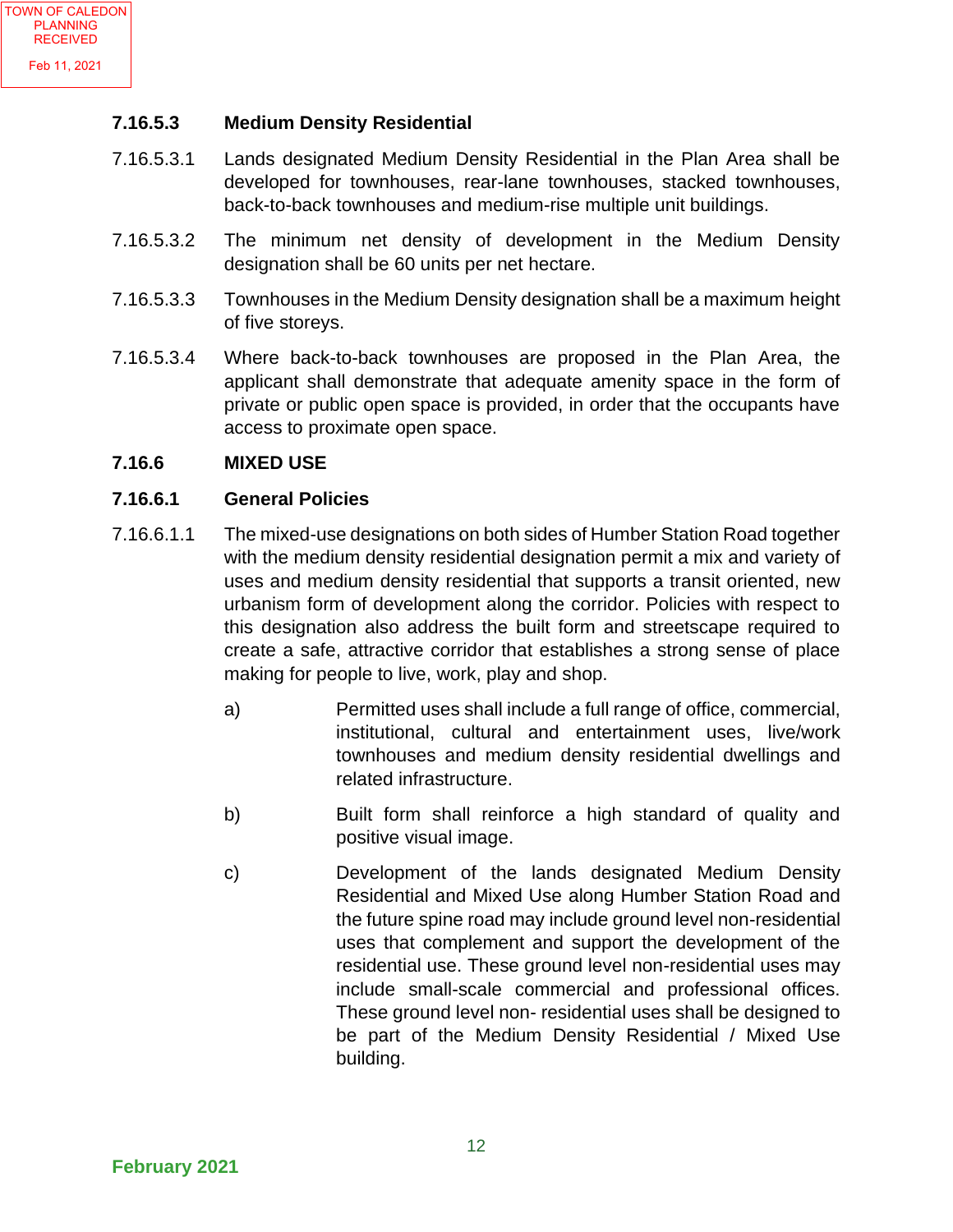- 7.16.6.1.2 Lands designated Medium Density Residential or Mixed Use may be developed for mid-rise buildings.
- 7.16.6.1.3 The minimum net density of residential development in the Mixed Use designation shall be 100 units per net hectare.
- 7.16.6.1.4 Mid-rise buildings in the Medium Density Residential / Mixed Use designation shall generally be 4 to 8 storeys.
- 7.16.6.1.5 Notwithstanding above, increases in height and density may be considered and authorized in return for the provision of public facilities, services or matters as set out in the implementing by-law, provided there are no adverse impacts on adjacent land uses.
- 7.16.6.1.6 Notwithstanding Section 7.16.6 of this chapter, the following site-specific principles and policies shall apply to the proposed mixed-use designation located along Humber Station Road:

a) A high standard of urban design and site planning will be implemented on this site through the following measures:

b) The submission of comprehensive urban design guidelines to the satisfaction of Town staff, to address streetscape treatment, landscape designs, accessibility requirements, architectural concepts and the identified urban design principles.

c) Sensitive site planning design which reflects the urban design guidelines and, among other features, will incorporate the following:

i) a suitable landscape buffer along the north eastern edge of the subject property, to enhance compatibility between proposed residential uses to the west of Humber Station Road and the proposed GO station east of Humber Station Road;

ii) establish inclusive streetscape and exterior façade of the built form along the Humber Station Road frontage, which supports an attractive street presence and provides a range of mobility options for residents and users.

- 7.16.6.1.7 As a unifying element, landscaping along Humber Station Road should compliment the mixed-use area through appropriate foliage which adds character and a positive visual image.
- 7.16.6.1.8 Commercial uses within the Mixed Use designation shall also be subject to the policies of the Commercial / Mixed Use Area (Section 7.16.7 of this Plan) designation.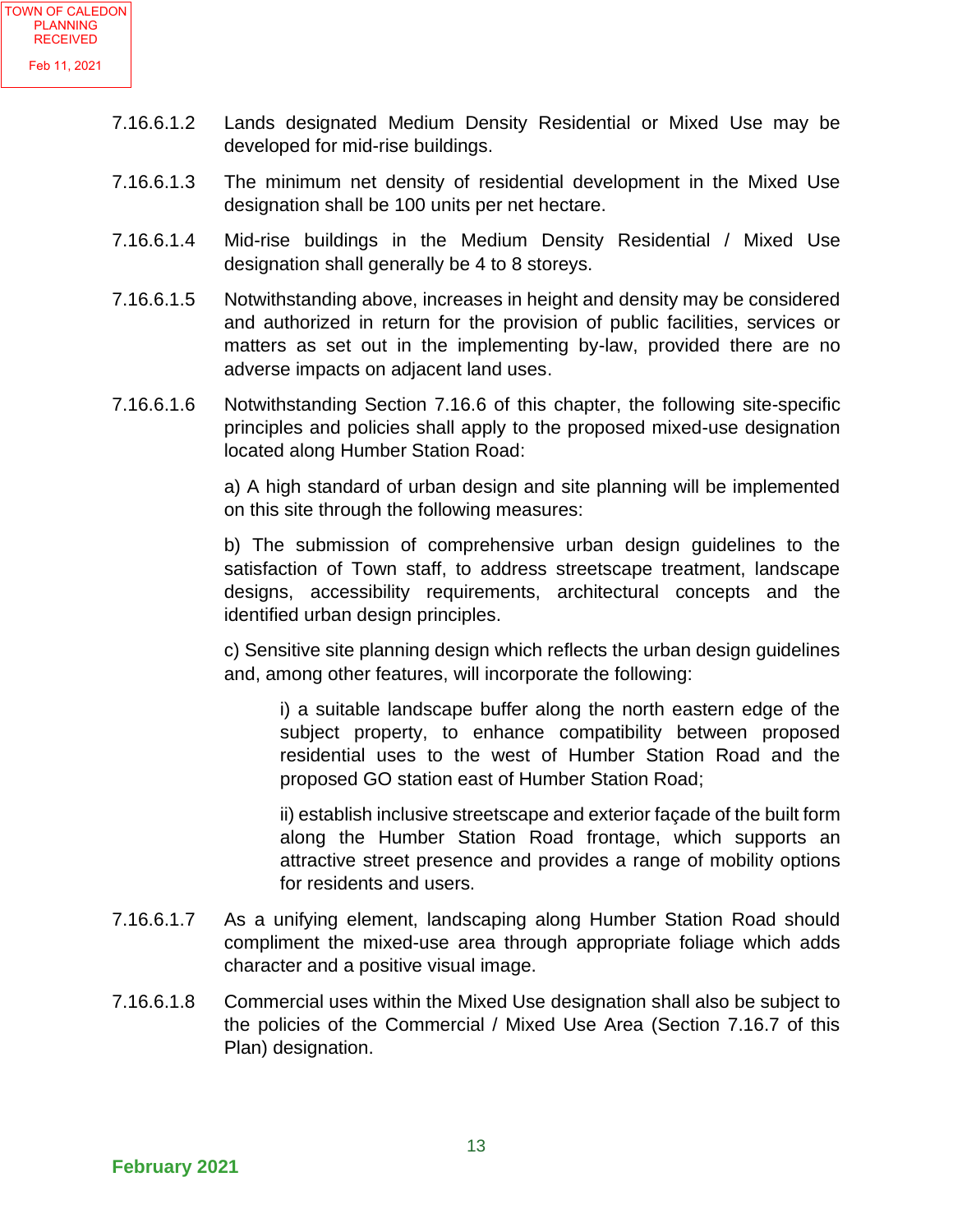#### **7.16.7 COMMERCIAL / MIXED USE AREA**

#### **7.16.7.1 General Policies**

- 7.16.7.1.1 The Commercial / Mixed-Use designation is intended to accommodate commercial and mixed uses adjacent to the GO Transit Hub and Humber Station Road. This area is intended to serve local commercial needs in the Plan Area and the nearby surrounding community of Bolton and shall permit a wide range of commercial and mixed uses.
- 7.16.7.1.2 Commercial development in the Mixed-Use Commercial Area is planned to accommodate non-employment land related jobs through the development of retail, office, associated accessory and other uses.
- 7.16.7.1.3 The majority of commercial lands are planned to be in the Mixed-Use designation on both sides of Humber Station Road in the vicinity of the future GO Transit station. Smaller local commercial uses are planned along the east side of Humber Station Road, as shown on Schedule C-8.
- 7.16.7.1.4 Commercial development on the east and west sides of Humber Station Road in the mixed-use designation is planned to accommodate populationrelated jobs through the development of retail, office and associated accessory uses.
- 7.16.7.1.5 Development on lands designated Commercial / Mixed Use in the Plan Area shall be in accordance with Section 5.4 of the Official Plan, the Town's Industrial/Commercial Design Guidelines, and the following specific policies. Where there is a conflict between the policies of Section 5.4, the Industrial/Commercial Design Guidelines and Section 7.16.7, the policies of this section shall apply.
- 7.16.7.1.6 All General Commercial uses, as described in Section 5.4 shall be permitted in the commercial nodes that are planned for the mixed-use area planned on the west and east sides of Humber Station Road.
- 7.16.7.1.7 Automotive commercial uses shall not be permitted within the commercial nodes referred to above, including the Commercial / Mixed Use designation in the Plan.
- 7.16.7.1.8 The commercial sites shall be planned and designed as a pedestrian and cyclist-friendly and transit-oriented component of the Plan Area. Development of the commercial sites shall be planned and designed to minimize walking distances to transit routes and provide safe, attractive, and direct pedestrian/cyclist connections to transit stops.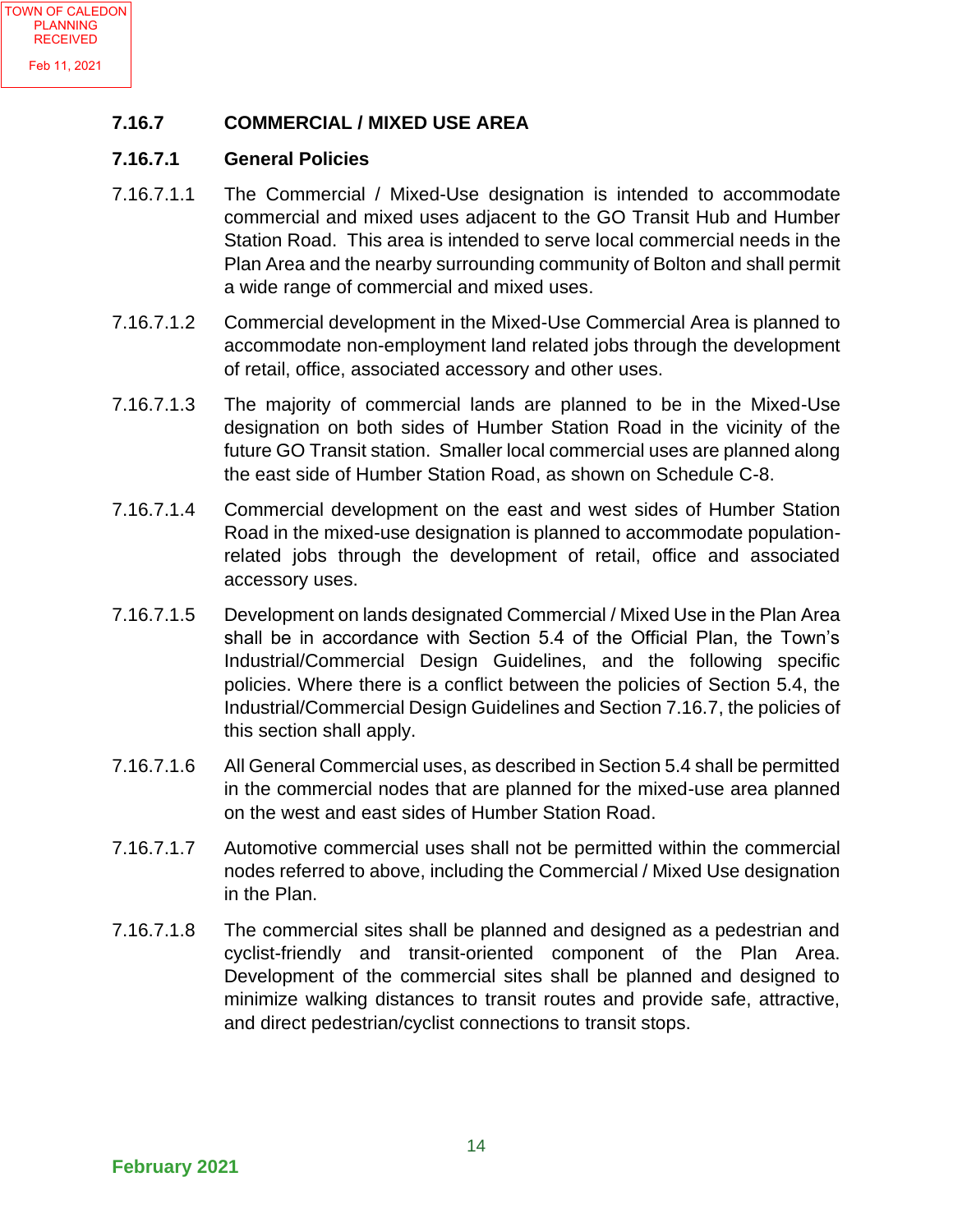- 7.16.7.1.9 Concurrent with submission of a site plan application for the commercial sites, the applicant shall submit to the Town an urban design brief for that commercial site which shall be consistent with the design language and intent of the Macville Urban Design Guidelines.
- 7.16.7.1.10 The urban design brief shall describe in detail a coordinated and consistent approach for component elements, including site layout, built form, building elevations, streetscapes, open space and landscaping, signage and pedestrian/cyclist movement.
- 7.16.7.1.11 Buildings on the commercial lands shall provide their primary building entrance on major roads, where possible. Where buildings are located on a corner lot or where a building is visible from major roads, side building elevations visible from a second street shall be upgraded and appear to front on to the second street.

#### **7.16.8 GO TRANSIT HUB**

#### **7.16.8.1 General Policies**

- 7.16.8.1.1 A Transit Hub shall be developed adjacent to the proposed mixed-use area located adjacent to and west of the E/W Spine Road and Humber Station Road intersection, pursuant to the Region's MTSA policy directives.
- 7.16.8.1.2 A Transit Hub is intended to support inter-regional, intra-regional and local transit service in the Plan Area and implement Section 5.9.5 and the Region of Peel's emerging MTSA ROPA, proposed through the Region's 2041+ Regional Official Plan Review intended to extend rapid transit service into Caledon.
- 7.16.8.1.3 The ultimate location and design of the Transit Hub / terminal facility must provide for safe, convenient and efficient transfers from local transit routes and for connections between inter-regional, intra-regional and local transit service in consultation with the Town and the respective transit service providers.
- 7.16.8.1.4 General planning principals related to the transit hub include:

a) The creation of a safe, attractive, transit orientation and pedestrian friendly community that supports a reduced demand on the road network system;

b) To build on the unique opportunity to develop a mixed-use community centred around the MTSA Hub through co-operative efforts between the Town, the Region of Peel and Metrolinx to provide more sustainable, higher order inter-regional transit service to facilitate the development of a multimodal transportation hub;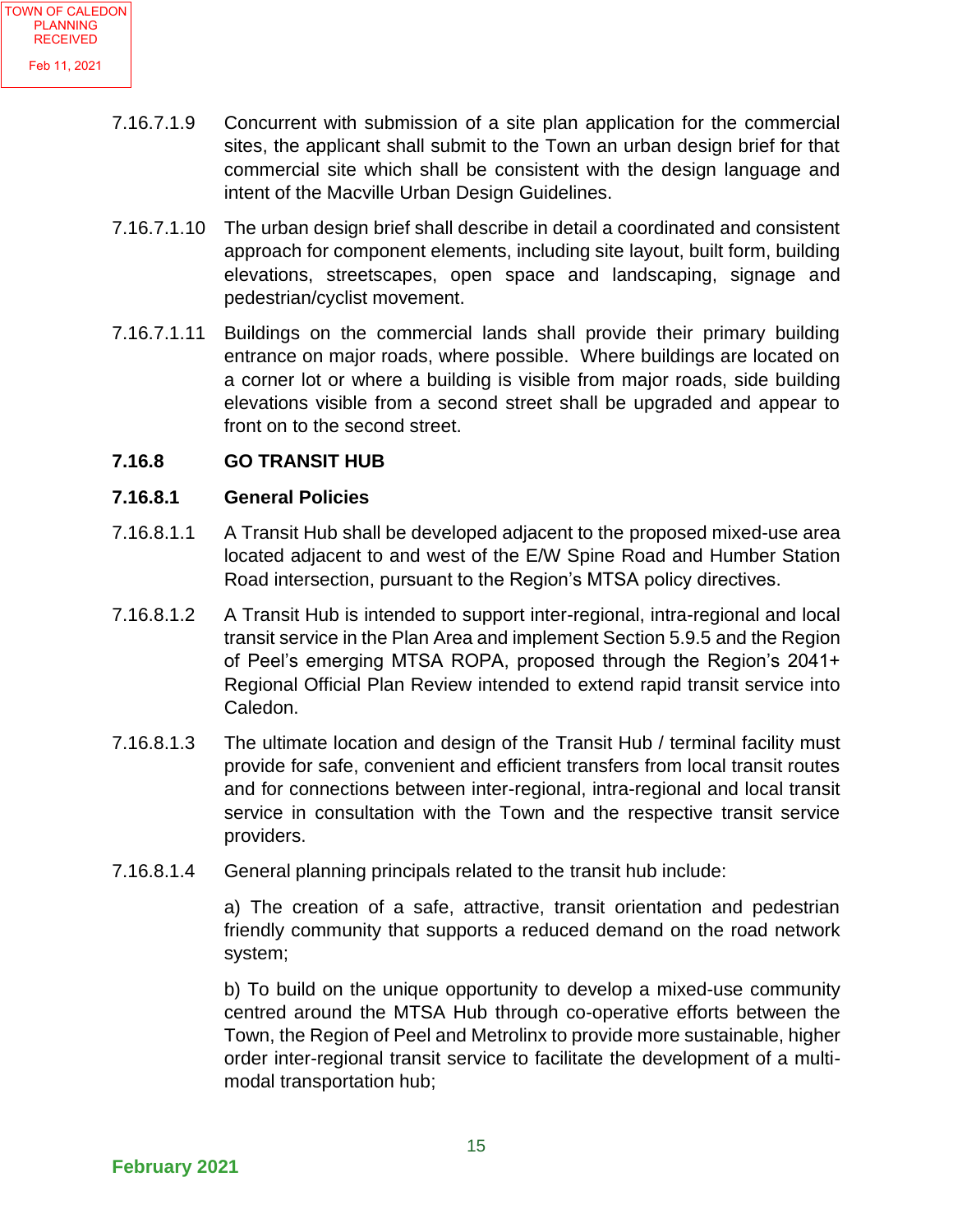c) To develop an effective community interface along the east side of Humber Station Road to facilitate convenient pedestrian, vehicle, cycling and transit accessibility;

d) Develop a street pattern which includes a readily identifiable central transit-oriented 'spine road' and an equally viable 'pedestrian promenade' both of which will serve to facilitate easy access and movement of transit vehicles and pedestrians into and throughout the community. This may include an east/west link that allows traffic into the transit hub and community form Emil Kolb Parkway while discouraging through traffic.

7.16.8.1.5 As the MTSA Transit Hub is considered a vital component of the mixed-use core of the Macville Community, it is also subject to the land use policies of the mixed-use designation of this Plan.

#### **7.16.9 NOISE AND VIBRATION**

#### **7.16.9.1 General Policies**

- 7.16.9.1.1 New development in the Plan Area shall meet the requirements of all current policies and guidelines relating to environmental noise and vibration issued by Transport Canada, the Ministry of the Environment, Conservation and Parks, the Ministry of Municipal Affairs and Housing, the Region of Peel, the Town of Caledon and the Canadian Pacific Railway (CPR).
- 7.16.9.1.2 Where the Town has identified the need for an environmental noise and vibration impact assessment, such assessment will be required with a development application and must be prepared by a qualified acoustic consultant.
- 7.16.9.1.3 Environmental noise and vibration impact assessments shall be based on assumptions of ultimate air, road, and rail traffic and stationary sources or other noise and vibration generators as specified by the Town or as measured in the field by the consultant and shall follow the current prediction methods prescribed by the Ministry of the Environment and Climate Change.
- 7.16.9.1.4 Environmental noise and vibration impact assessments will identify sound levels, before and after proposed attenuation measures are installed, for the existing and future conditions during applicable timeframes. Where unacceptable sound levels are predicted, the report shall review the merits of various attenuation measures such as distance set-back, buffer zones, orientation of outdoor recreation areas, berms, acoustic barriers, etc.
- 7.16.9.1.5 The applicant will implement all the measures that are recommended in the approved environmental noise and vibration impact assessments.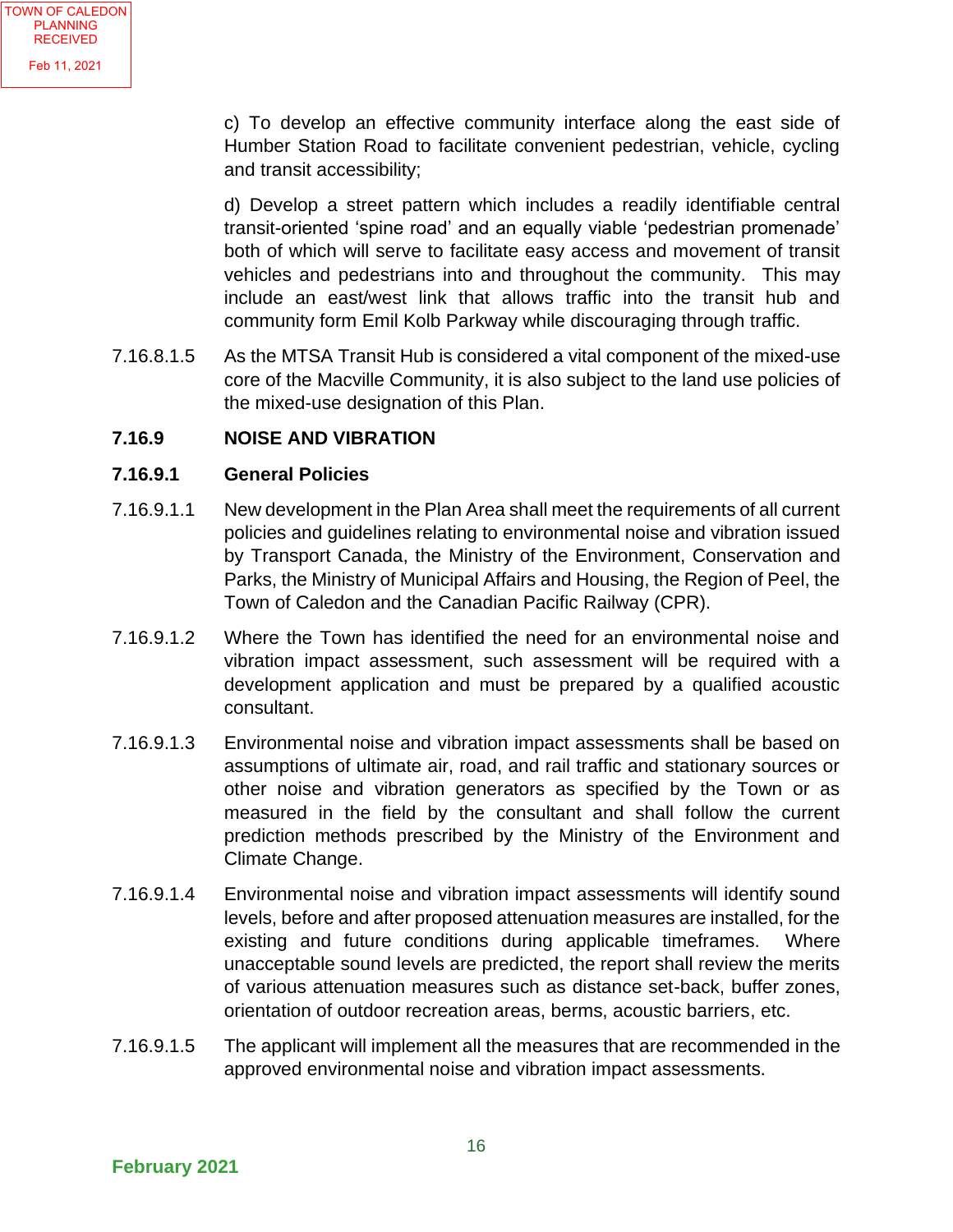- 7.16.9.1.6 The use of noise fences, berms, and reverse lotting, which restrict visual and physical access to the street, is not encouraged in the Plan Area. A range of alternatives such as single loaded roadways and access laneways shall be encouraged to minimize the use and scale of sound barriers and to ensure safe and efficient access to the street.
- 7.16.9.1.7 Consideration may be given to noise fences for the rear yards of residential lots flanking arterial roads or the CPR railine provided that such fences are designed to be integrated with the surrounding residential development.

#### **7.16.9.2 Rail Noise Policies**

- 7.16.9.2.1 This section establishes specific policies with respect to the Canadian Pacific Railway corridor (CPR) in the Plan Area.
- 7.16.9.2.2 Noise sensitive areas and vibration sensitive areas will be considered as those areas lying within 300 meters and 75 metres respectively of the CPR right-of-way having a development component that includes sensitive land uses such as outdoor passive recreation areas or a residential component such as residential homes. An environmental noise and vibration impact assessment shall be required for any application for sensitive lands use applications within the noise and vibration sensitive areas.
- 7.16.9.2.3 Applications for zoning by-law amendments, draft plans of subdivision or condominium, site plan approval, consents, or minor variances involving development for sensitive uses on lands within 300 metres of the CPR in the Plan Area shall be sent to the Canadian Pacific Railway as part of the agency circulation of applications.
- 7.16.9.2.4 Implementation and maintenance of any required noise, vibration, and safety impact mitigation measures, along with any required notices on title, such as noise warning clauses, will be secured through appropriate planning and legal mechanisms, to the satisfaction of the Town in consultation with the CPR. The required mitigation measures shall not be located on lands owned by the CPR unless CPR consents.

#### **7.16.9.3 Road Noise Policies**

7.16.9.3.1 Development applications in the Plan Area, which are likely to be adversely affected by excessive roadway noise levels, will be required to complete an environmental noise and vibration impact analysis.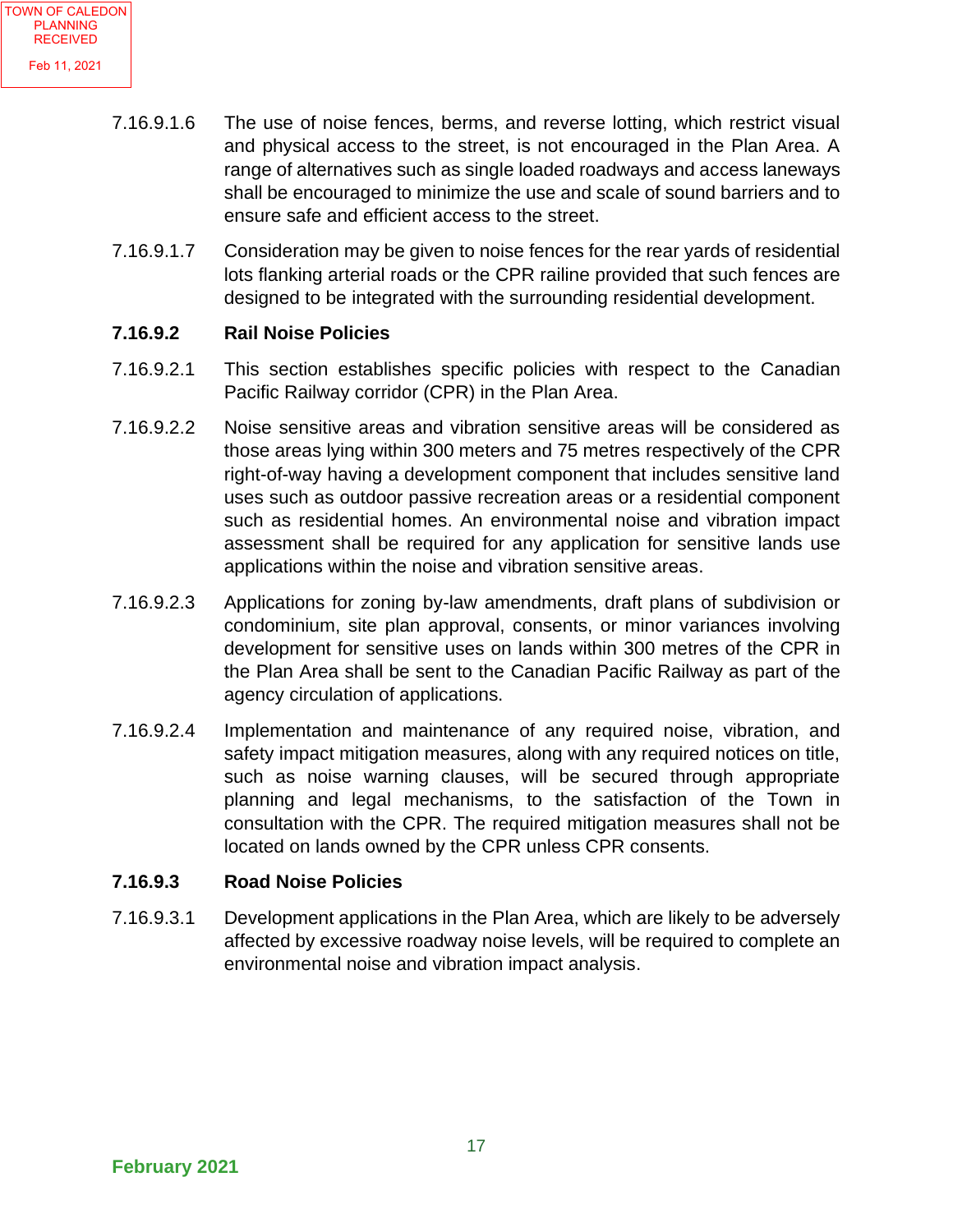#### **7.16.9.4 Stationary Noise Policies**

- 7.16.9.4.1 From a noise perspective, the mixed use and commercial areas in the Plan Area are not expected to pose any significant constraints to the development of these areas if appropriate attenuation measures are installed around the roof top mechanical units, garbage compactors and loading/unloading operations.
- 7.16.9.4.2 To the greatest extent practical, the design of the mixed use and commercial areas in the Plan Area should incorporate measures to reduce the required attenuation and achieve attenuated sound levels with adjacent residential or other sensitive land use areas as provided for in current policies and guidelines of the Ministry of the Environment and Climate Change.

#### **7.16.10 SCHOOLS**

- 7.16.10.1 The following new school sites are identified on Schedule C-8 to this Plan:
	- One (1) Elementary School; and,
	- One (1) Secondary School.
- 7.16.10.2 The location of the new school sites in the Plan Area have been selected to reflect the role of school sites in supporting and complementing the goal of the Plan Area (complete community) and the opportunity to explore joint use initiatives with adjacent land uses (e.g. parks). Minor adjustments to the location, size and configuration of the new school sites shall be permitted without requiring an amendment to this Plan, provided:
	- a) The goal of the Plan Area (complete community) is maintained; and
	- b) The opportunity to explore joint use initiatives with adjacent land uses is maintained.
- 7.16.10.3 The elementary school site is approximately 2.09 ha (5.16 ac) and the secondary school site is approximately 5.11 ha (12.63 ac) in size. Relevant draft plans of subdivision shall include the new school sites with a lot size, configuration and frontage onto a street that are satisfactory to the relevant School Board while ensuring the promotion of an efficient use of land to encourage innovative school accommodation.
- 7.16.10.4 The new school sites in the Plan Area should have frontage on to a road with a minimum 22.0 metre right-of-way or a minimum 10 metre paved roadway.
- 7.16.10.5 New school sites in the Plan Area shall be dual zoned and landowners will be required to submit an alternative lotting plan at the draft plan of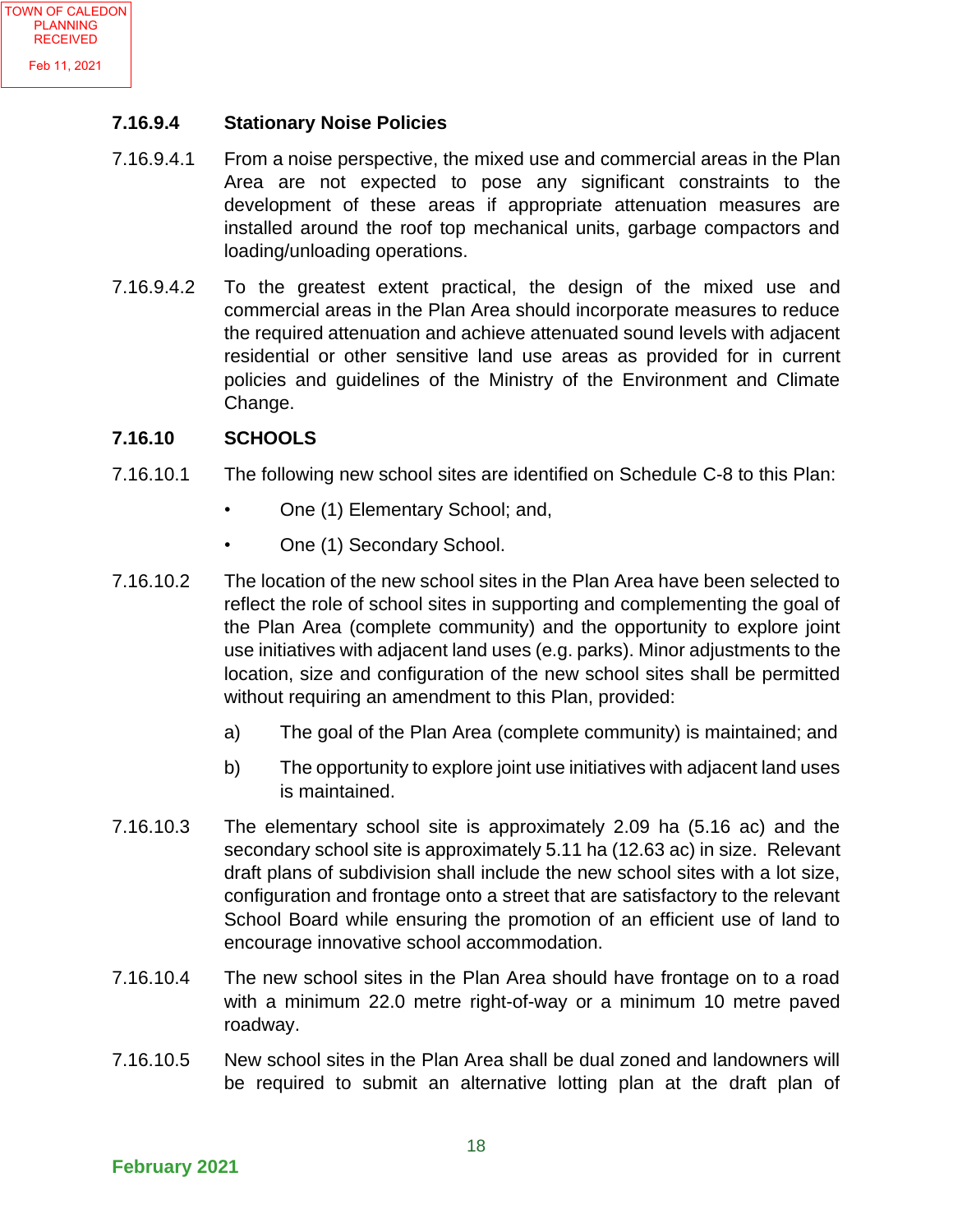subdivision stage to facilitate residential development should the school site not be required by the relevant School Board.

7.16.10.6 School Boards shall be strongly encouraged to build multi-storey facilities in partnership with private or public ventures to provide multi-purpose buildings to service more than one community need, in an effort to provide a facility that is part of the larger community hub and that combines education, recreation and social activities to support a rapidly growing community.

#### **7.16.11 MUNICIPAL PARKS**

- 7.16.11.1 The Open Space Policy Area designation in the Plan Area as shown on Schedule C-8 is comprised of municipal parks organized into the following five (5) categories:
	- a) Community Parks
	- b) Neighbourhood Parks
	- c) Linear Parks
	- d) Gateway Parks
	- e) Urban Plazas and Squares.

Linear Parks, urban plazas and squares should be vibrant central gathering places with potential for four-season programming which will serve as the outdoor retail, arts and cultural spaces. The design quality of these municipal park categories shall be optimized to provide a well-rounded inventory of urban park components including decorative paving, distinct seating and lighting elements, water features, interactive information kiosks, stormwater planters, public art, performance stage and opportunities for seasonal vendors, where appropriate.

- 7.16.11.2 Development of municipal park sites in the Plan Area shall be in accordance with Section 5.8 of the Official Plan and the following specific policies. Where there is a conflict between the policies of Section 5.8 and Section 7.16.11, the policies of this section shall prevail.
- 7.16.11.3 The location of the community and neighbourhood parks in the Plan Area reflect the role of parks in supporting and complementing the Goal of the Plan Area and the opportunity to explore joint use initiatives with adjacent land uses.
- 7.16.11.4 Minor adjustments to the location and configuration of the municipal park sites may be considered to reflect the differences in scale and level of detail available through the preparation of the development staging and sequencing plan. Minor adjustments to the location, size and configuration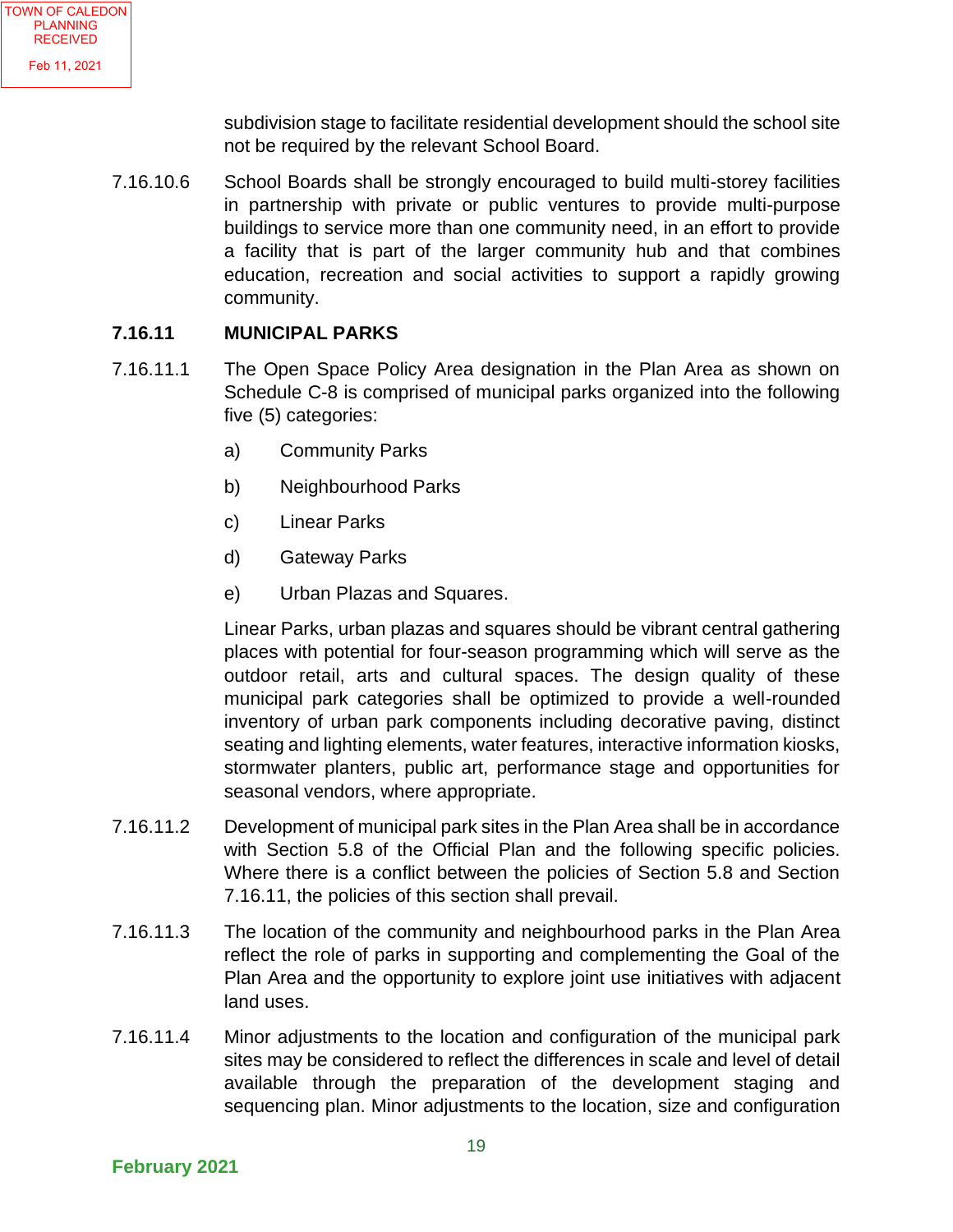of the municipal park sites shall be permitted without requiring an amendment to this Plan, provided:

- a) The Goal of the Plan Area (complete community) is maintained; and
- b) The opportunity to explore joint use initiatives with adjacent land uses is maintained; and
- c) The adjustment does not result in a significant increase or decrease in the amount of land proposed for municipal parks in the Plan Area.
- 7.16.11.5 Municipal park sites in the Plan Area will be designed to connect to and enhance the Environmental Policy Area in the Plan Area as a compatible adjacent land use.
- 7.16.11.6 In further refining the Open Space Policy Area through the plan of subdivision process, municipal park sites shall protect and incorporate, to the greatest extent possible, localized portions of existing tableland vegetation (e.g. high-quality hedgerows and tree stands) that are not part of the Environmental Policy Area. The landowner shall confirm the protection and incorporation of the existing tableland vegetation, as applicable, by submitting to the Town an arborist report prepared by a certified arborist.
- 7.16.11.7 The illumination of municipal parks, including parking areas and lighted playing fields, shall be directed away from the Environmental Policy Area and adjacent developments, to minimize disturbance to wildlife and people, to the greatest extent possible, while providing sufficient safety lighting in linear parks throughout the Plan Area.

#### **7.16.12 CULTURAL HERITAGE PRESERVATION**

#### **7.16.12.1 General Policies**

- 7.16.12.1.1 This section establishes specific policies with respect to cultural heritage conservation in the Plan Area organized around its three key components:
	- a) Archaeology;
	- b) Built heritage resources; and
	- c) Cultural heritage landscapes.
- 7.16.12.1.2 Conservation of cultural heritage resources in the Plan Area shall be undertaken in accordance with Section 3.3 of the Official Plan and the following specific policies. Where there is a conflict between the policies in Section 3.3 of the Official Plan and Section 7.16.12, the policies of this section shall prevail.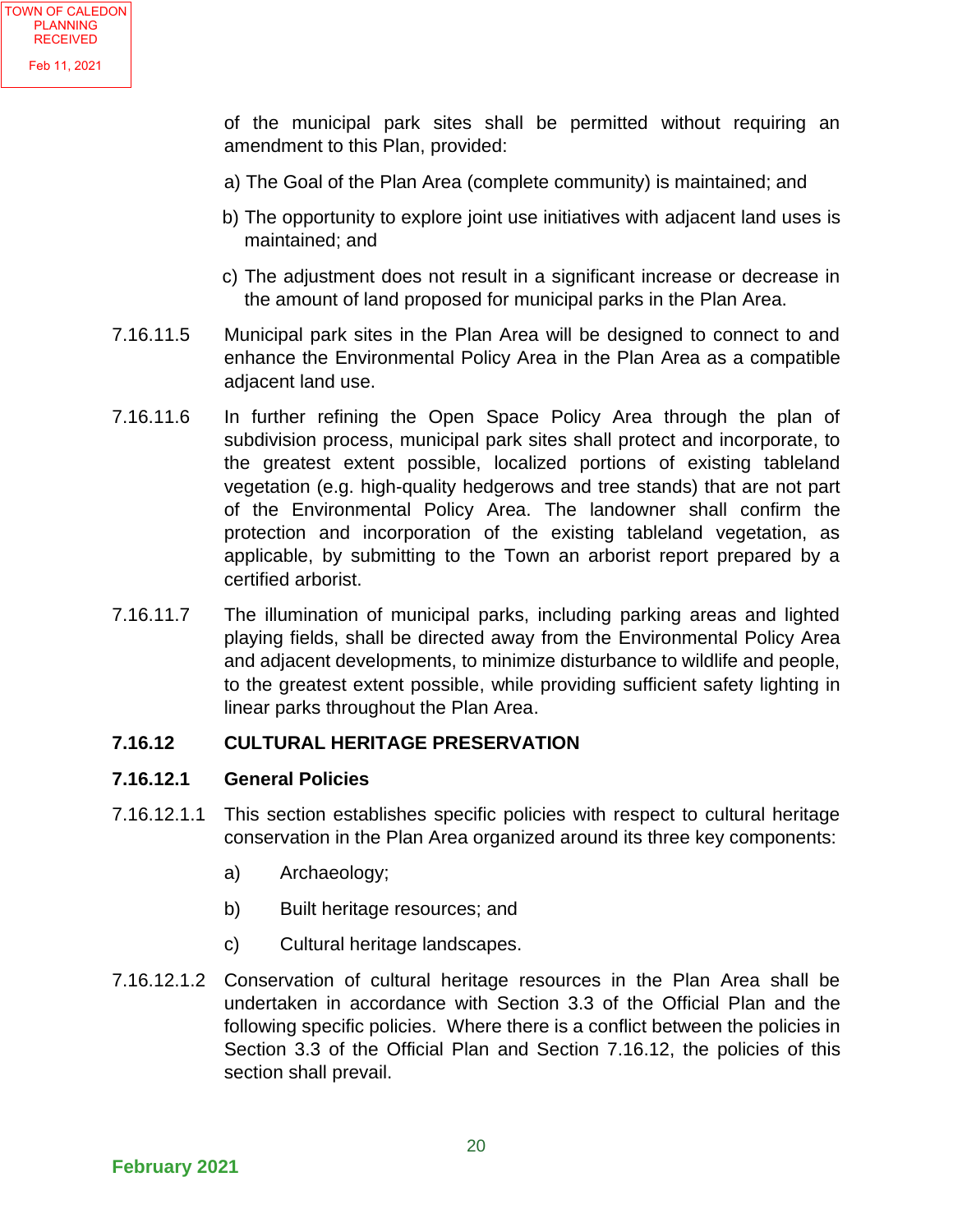#### **7.16.12.2 Archaeology**

7.16.12.2.1 The Macville Stage 1 Archaeological Assessment has determined that all lands in the Plan Area exhibit potential for archaeological resources. Further archaeological assessment is required for all lands proposed for development in the Plan Area prior to any site works to the satisfaction of the Town and the Ministry of Tourism, Culture and Sport.

#### **7.16.12.3 Built Heritage Resources and Cultural Heritage Landscapes**

7.16.12.3.1 Preparation of a Cultural Heritage Impact Statement is required for all properties listed on the Town's Heritage Register as non-designated properties under the Ontario Heritage Act, in association with any proposed development or major site or building alteration, on or adjacent to them, in accordance with Section 3.3. of the Official Plan.

#### **7.16.12.4 Integration of Cultural Heritage Resources**

- 7.16.12.4.1 In evaluating development applications, the Town shall encourage the use or adaptive reuse of cultural heritage resources, or key components of such resources, as part of the new development in accordance with Section 3.3 of the Official Plan.
- 7.16.12.4.2 Preserving and further developing the historical aspects of a community embeds the importance of legacy, grounds members of the community and increases resident appreciation of the developments' heritage. The Town may take additional steps to recognize the cultural heritage of the Plan Area by requiring or providing:
	- a) The use of interpretative plaques and displays;
	- b) Integration of built heritage and cultural heritage landscape features into public parkland or other public facilities where feasible and appropriate;
	- c) Commemoration of historic persons, families, sites and events in the naming of public buildings, streets, parks and other public places; and,
	- d) Incentives to encourage the retention of cultural heritage resources.

#### **7.16.13 EMPLOYMENT**

7.16.13.1 The employment lands are planned to be on the east side of Humber Station Road, at the south end of the Plan Area, south of the Mixed Use Area and the Go Transit Hub.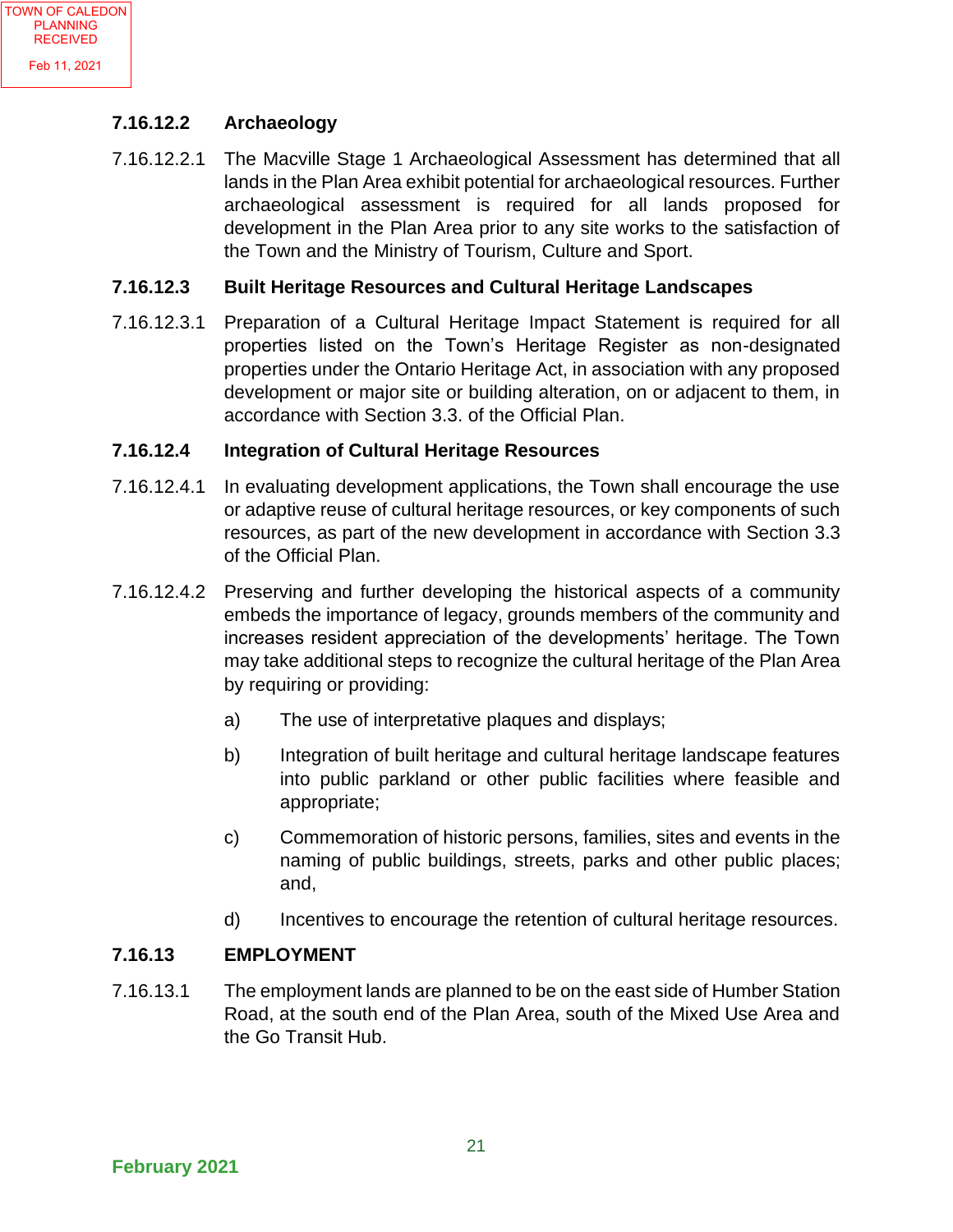- 7.16.13.2 Development on lands designated Employment in the Plan Area shall be in accordance with Section 5.5 of the Official Plan and the following specific policies. Where there is a conflict between the policies of Section 5.5 and Section 7.16.13, the policies of this section shall apply.
- 7.16.13.3 The employment lands shown on Schedule C-8 will be designed to support a mix of office, institutional, and innovation uses that will complement the planned residential and retail uses as well as enhance Macville's complete community. The corridor will benefit from its proximity to the GO Transit Hub and the retail/service amenities that will be located in the GO Transit Hub area.
- 7.16.13.4 All Prestige Industrial uses, as described in Section 5.5 shall be permitted in the employment area in the Plan Area.
- 7.16.13.5 General Industrial, Dry Industrial uses and outdoor storage shall not be permitted within the employment area referred to above except that notwithstanding any other policy of this Plan, computer and data processing and research facilities shall be permitted.
- 7.16.13.6 Development within the employment area shall be encouraged to promote an innovation district and not hinder the opportunity for future expansion of the innovation district to lands along the east side Humber Station Road immediately south of the plan area, to King Street.
- 7.16.13.7 The employment area shall be planned and designed as a pedestrian and cyclist-friendly and transit-oriented component of the Plan Area. Development of the employment area shall be planned and designed to minimize walking distances to transit routes and provide safe, attractive, and direct pedestrian/cyclist connections to transit stops.
- 7.16.13.8 Concurrent with submission of a site plan application for the employment area, the applicant shall submit to the Town an urban design brief.
- 7.16.13.9 The urban design brief shall describe in detail a coordinated and consistent approach for component elements, including site layout, built form, building elevations, streetscapes, open space and landscaping, signage and pedestrian/cyclist movement.
- 7.16.13.10 Buildings on the employment lands shall provide their primary building entrance on major roads, where possible. Where buildings are located on a corner lot or where a building is visible from major roads, side building elevations visible from a second street shall be upgraded and appear to front on to the second street.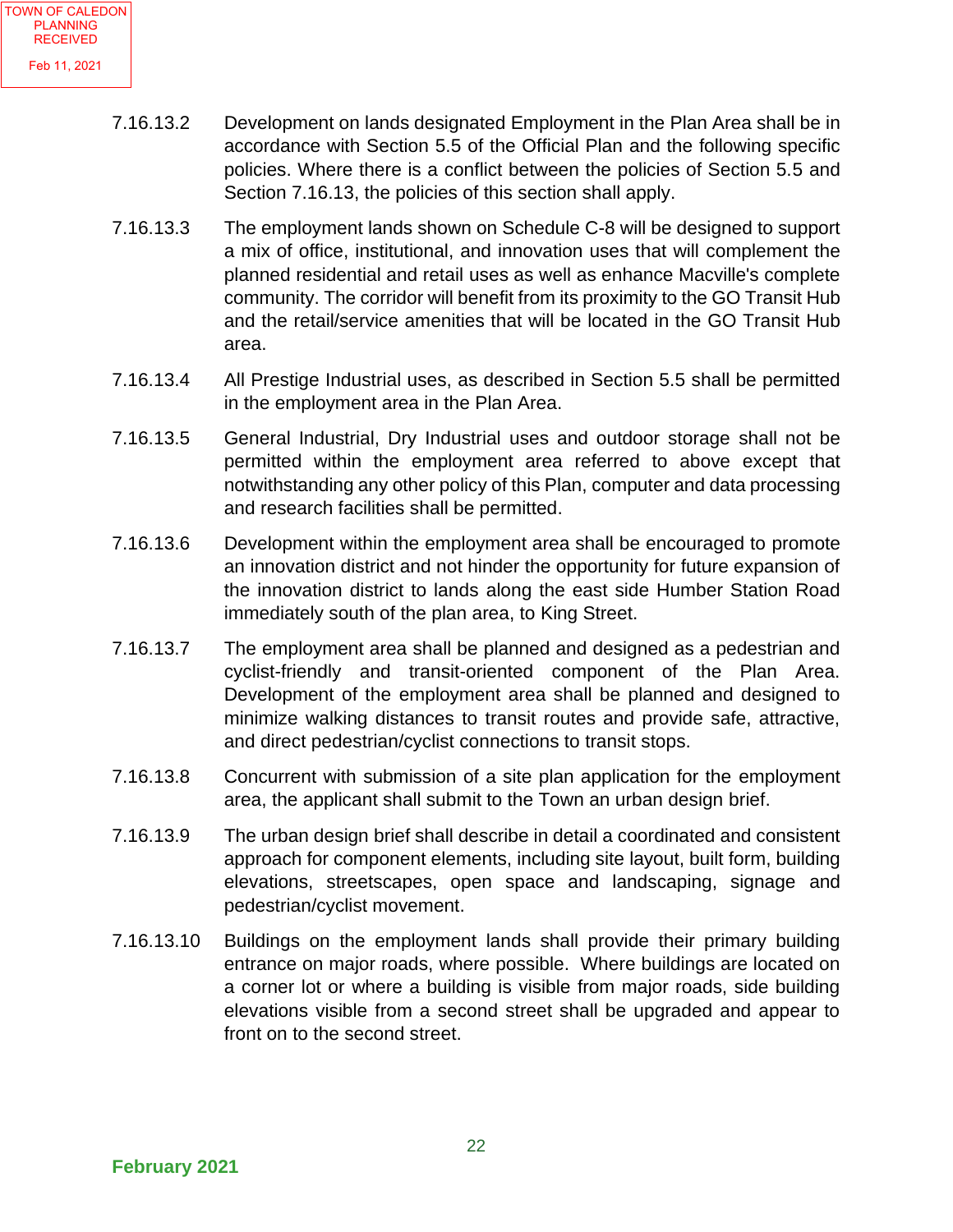#### **7.16.14 TRANSPORTATION**

#### **7.16.14.1 General Policies**

7.16.14.1.1 Transportation infrastructure in the Plan Area shall be developed as multimodal transportation corridors that are designed to safely, conveniently and efficiently accommodate a blend of vehicular, transit, bicycle and pedestrian movement.

#### **7.16.14.2 Roads**

- 7.16.14.2.1 Roads in the Plan Area are intended to develop and function in accordance with the guidelines and classifications outlined under Section 5.9 of the Official Plan. Where there is a conflict between the guidelines and classifications outlined under Section 5.9 and the policies of Section 7.16.14, the policies of this section shall apply.
- 7.16.14.2.2 Prior to registration of the first plan of subdivision in the Plan Area, the road improvements and new road construction as recommended by the final Macville Transportation Study shall be completed the Plan Area landowners, as necessary or as otherwise agreed to by the Town.
- 7.16.14.2.3 Other implementation and design details with respect to the conceptual road network in the Plan Area, as may be suggested by the final Macville Transportation Study, the respective municipal class environmental assessments and Macville Community Design Plan, shall be considered in the preparation of the community-wide DSSP.
- 7.16.14.2.4 Minor adjustment to the location of the conceptual road network, as suggested in Schedule C-8, shall be permitted without requiring an amendment to this Plan provided that the Goal of the Plan Area (complete community), is maintained.
- 7.16.14.2.5 Arterial, collector, local roads and crossings of the Environmental Policy Area will be located to avoid and/or minimize encroachment into or fragmentation of the Environmental Policy Area. They will also be designed to eliminate, minimize and/or mitigate potential adverse impacts to environmental hazards (i.e. flooding, slope stability and stream erosion) and important ecological and hydrological functions of the Environmental Policy Area and its components.

#### **7.16.14.3 Road Rights-of-Way**

7.16.14.3.1 The Town will require as a condition of approval of any new development or redevelopment that sufficient lands be gratuitously conveyed, free and clear of encumbrances, to the Region of Peel or Town, as applicable, to provide the road right-of-way width established by this Plan.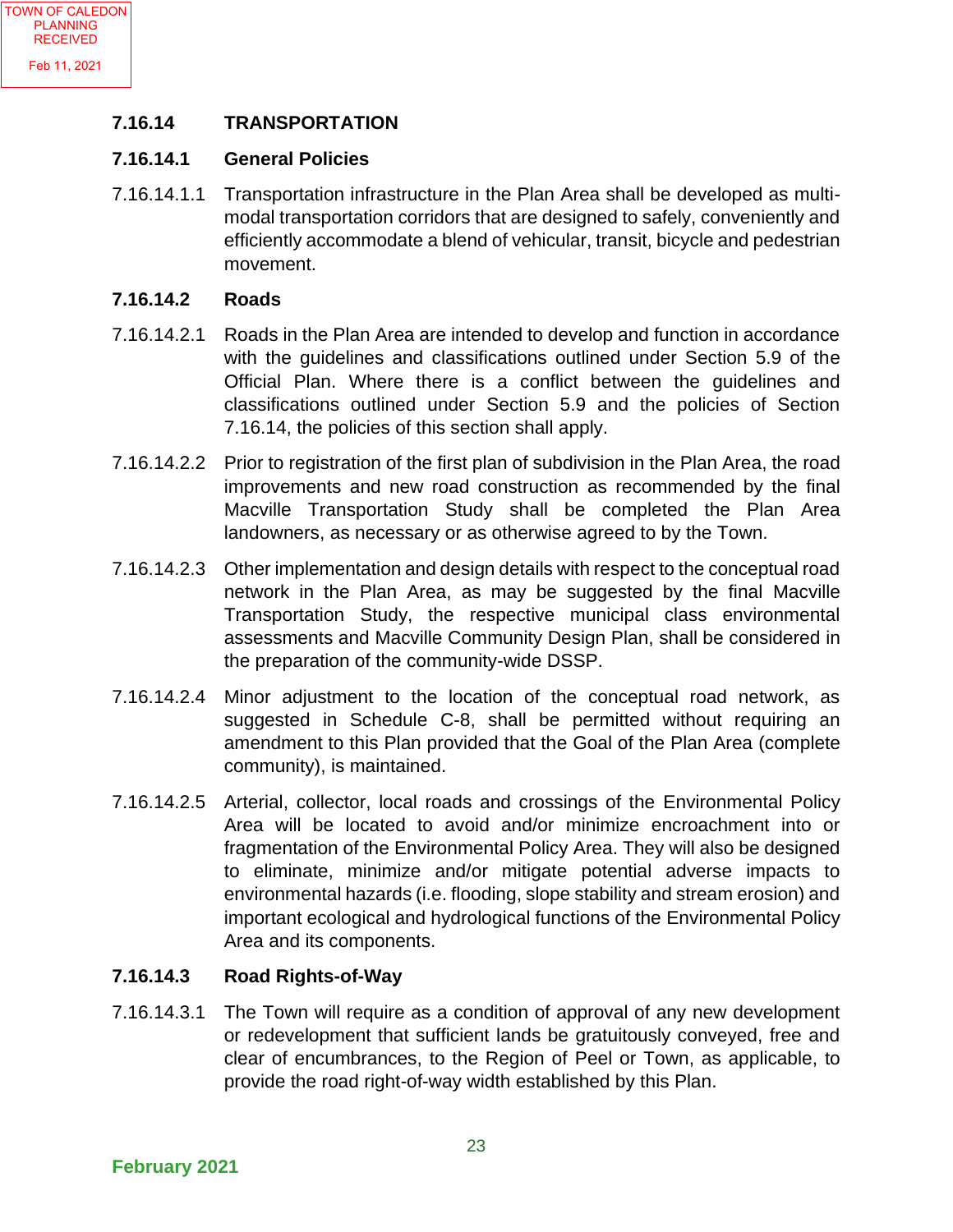- 7.16.14.3.2 Development applications shall demonstrate that sufficient lands are being provided to accommodate bike lanes, medians and on-street parking. The Town may require additional lands at intersections to provide for exclusive turning lanes and daylight triangles. Such additional rights-of-way requirements shall be determined during the development application stage and will become part of the required rights-of-way.
- 7.16.14.3.3 Where roads or portions of roads are closed or deemed surplus by the Town through the development of Macville, abutting landowners who have been involved in providing replacement or realigned roads / ROW, shall be gratuitously conveyed those surplus ROW lands.

#### **7.16.14.4 Public Transit**

- 7.16.14.4.1 In order for public transit to be adopted as a reasonable and desirable travel option in the Plan Area, it is vital that transit service be available to as many of the residents in the Plan Area as early as possible. The Town will work with the applicable inter-regional, intra-regional and local public transit service providers to develop a system of public transit services.
- 7.16.14.4.2 Arterial and collector roads shall accommodate transit routes and be designed to incorporate transit stops and bus bays, as applicable.
- 7.16.14.4.3 Development plans shall be designed with specific regard to the safe, convenient and efficient use of public transit. In particular, applicants shall demonstrate how the proposed development addresses the following:
	- a) Local road patterns and related pedestrian and/or cycling routes should provide direct pedestrian and/or cyclist access to transit routes and transit stops; and
	- b) Transit stops will be located so that all residents and employees are predominantly within a 400-metre walking distance of a transit stop.

#### **7.16.14.5 Transportation Demand Management**

- 7.16.14.5.1 Businesses and organizations in the Plan Area are encouraged to establish with the Town a Transportation Demand Management (TDM) plan and to become a member of Smart Commute Caledon.
- 7.16.14.5.2 As an incentive to encourage TDM in the Plan Area, the Town may permit reduced parking standards for developments which demonstrate through a TDM plan and implementation strategy that a reduction in parking standards is appropriate. A reduction in parking standards shall also be considered where mixed use development is permitted, where there is significant density of development and good accessibility to transit.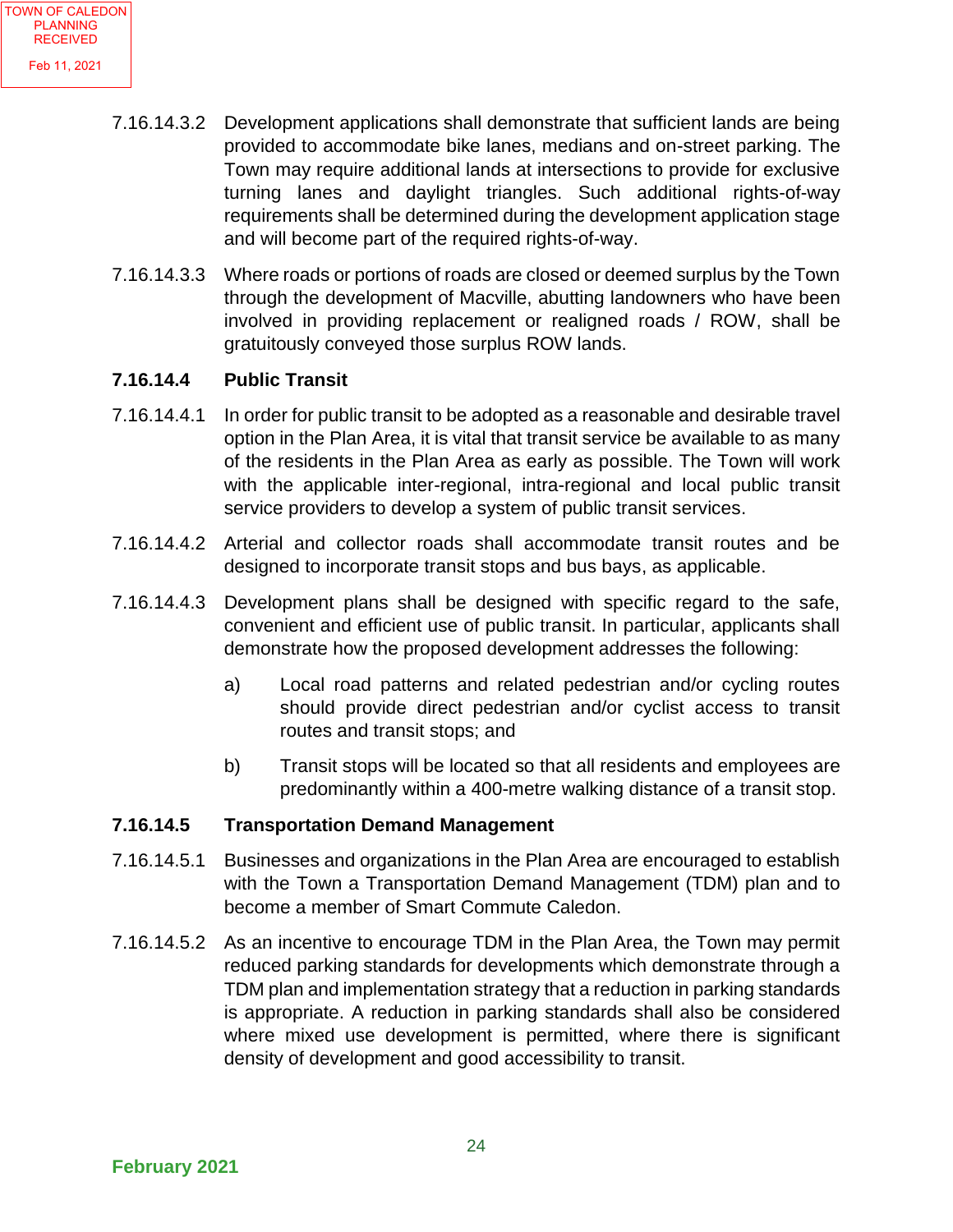7.16.14.5.3 The Town may establish specific requirements in its zoning by-law for maximum parking standards, shared parking, bicycle parking, carpool parking and end-of-trip facilities, such as bike racks, showers and bicycle storage, to further promote modes of transportation other than the singleoccupant vehicle.

#### **7.16.14.6 Pedestrian and Cycling Network**

- 7.16.14.6.1 The intent of the pedestrian and cycling network in the Plan Area is to provide a safe, attractive and convenient alternative for short trips in the Plan Area that would otherwise be made using a car.
- 7.16.14.6.2 Key objectives of the pedestrian and cycling network in the Plan Area are:
	- a) To provide a comprehensive and integrated pedestrian and cycling network that establishes walkable, cycle-friendly and active neighbourhoods;
	- b) To provide safe, attractive and convenient connections between and within key destinations in the Plan Area such as municipal parks, schools, shops, recreation facilities and employment areas;
	- c) To provide continuous pedestrian and cycling connections with the existing and future networks in the Town of Caledon, City of Brampton and Region of Peel.

#### **7.16.14.7 Recreational Trail Network**

- 7.16.14.7.1 Recreational trails related to the natural heritage and open space systems in the Plan Area and beyond shall be considered, where possible, part of the pedestrian and cycling network.
- 7.16.14.7.2 Recreational trails shall be provided along the edge of contiguous natural heritage and open space elements including parks, school sites, environmental buffers, greenway corridors and stream corridors, where appropriate.
- 7.16.14.7.3 Recreational trail network shall be designed and constructed, to the extent possible, in accordance with Town of Caledon and provincial accessibility standards.

#### **7.16.14.8 Sidewalks**

- 7.16.14.8.1 Generally, the provision of sidewalks in the Plan Area shall be as follows:
	- a) Arterial and Collector roads: Sidewalks or a combination of sidewalk and multi-use trail shall be provided on both sides of the road;
	- b) Local Streets: Sidewalks shall be provided on one side of the street; and,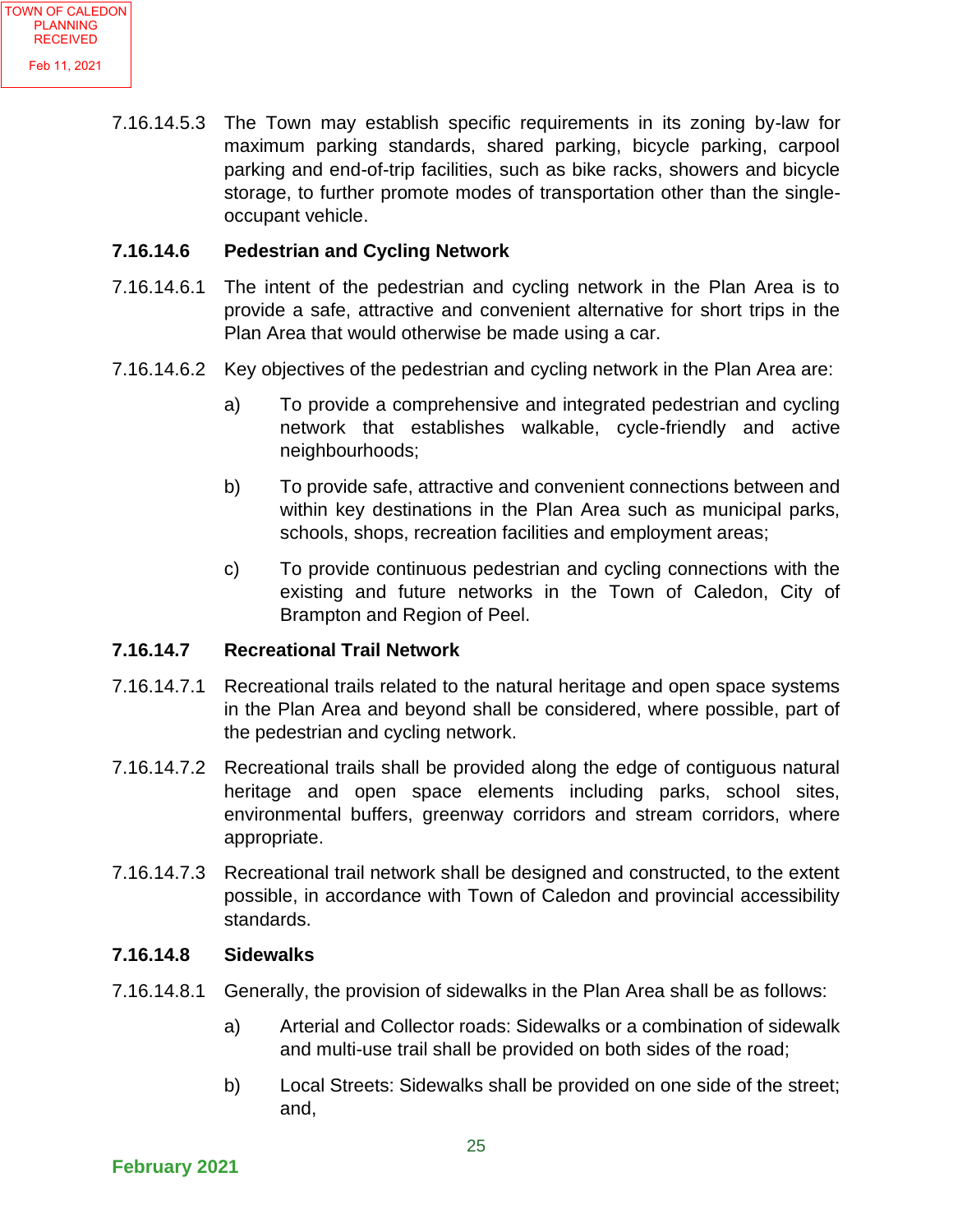c) Laneways: No sidewalks shall be required.

#### **7.16.14.9 Parking**

- 7.16.14.9.1 Permanent, large areas of surface parking shall be discouraged. Alternative parking layout analysis may be prepared by a qualified site design architect. In the event there is no alternative to such large parking areas, an enhanced landscaping design may be used to mitigate the impact on the streetscape.
- 7.16.14.9.2 Alternatives to the parking standards contained in the Town's comprehensive zoning by-law shall be considered.
- 7.16.14.9.2 Loading spaces shall not be permitted along street frontages / interfaces.

#### **7.16.15 ENVIRONMENTAL POLICY AREA**

#### **7.16.15.1 General Policies**

- 7.16.15.1.1 This section establishes specific policies with respect to the natural heritage system in the Plan Area. The natural heritage system is designated Environmental Policy Area (EPA). The EPA provides for a functional and connected natural heritage system that protects and enhances key natural heritage features and areas in and adjacent to the Plan Area.
- 7.16.15.1.2 The natural heritage system components in the Plan Area that are not owned by the Town or a Conservation Authority shall be gratuitously conveyed, free and clear of encumbrances, to either the Town or the appropriate Conservation Authority.
- 7.16.15.1.3 The Environmental Policy Area shall be zoned in a restrictive zoning designation to protect it from development and remain primarily in a natural state and be restored and enhanced, in accordance with the recommendations of the Community-Wide CEISMP.
- 7.16.15.1.4 The EPA in the Plan Area, as shown on Schedule C-8 to this Plan, is comprised of wetlands, headwater drainage features and corridors and associated environmental buffers.
- 7.16.15.1.5 Minor adjustments to the boundaries of the EPA in the Plan Area may be considered subject to site-specific study and approval by the Town, Region of Peel, TRCA or MNRF. Minor adjustments to the boundaries of the EPA in the Plan Area shall be permitted without requiring an amendment to this Plan.
- 7.16.15.1.6 Permitted uses and activities in the EPA shall be limited to fish and wildlife conservation and management; essential infrastructure including roads and municipal services crossings, stormwater management facilities and low impact development measures; natural heritage feature or area restoration and enhancement works; channel relocation and lowering; wetland and/or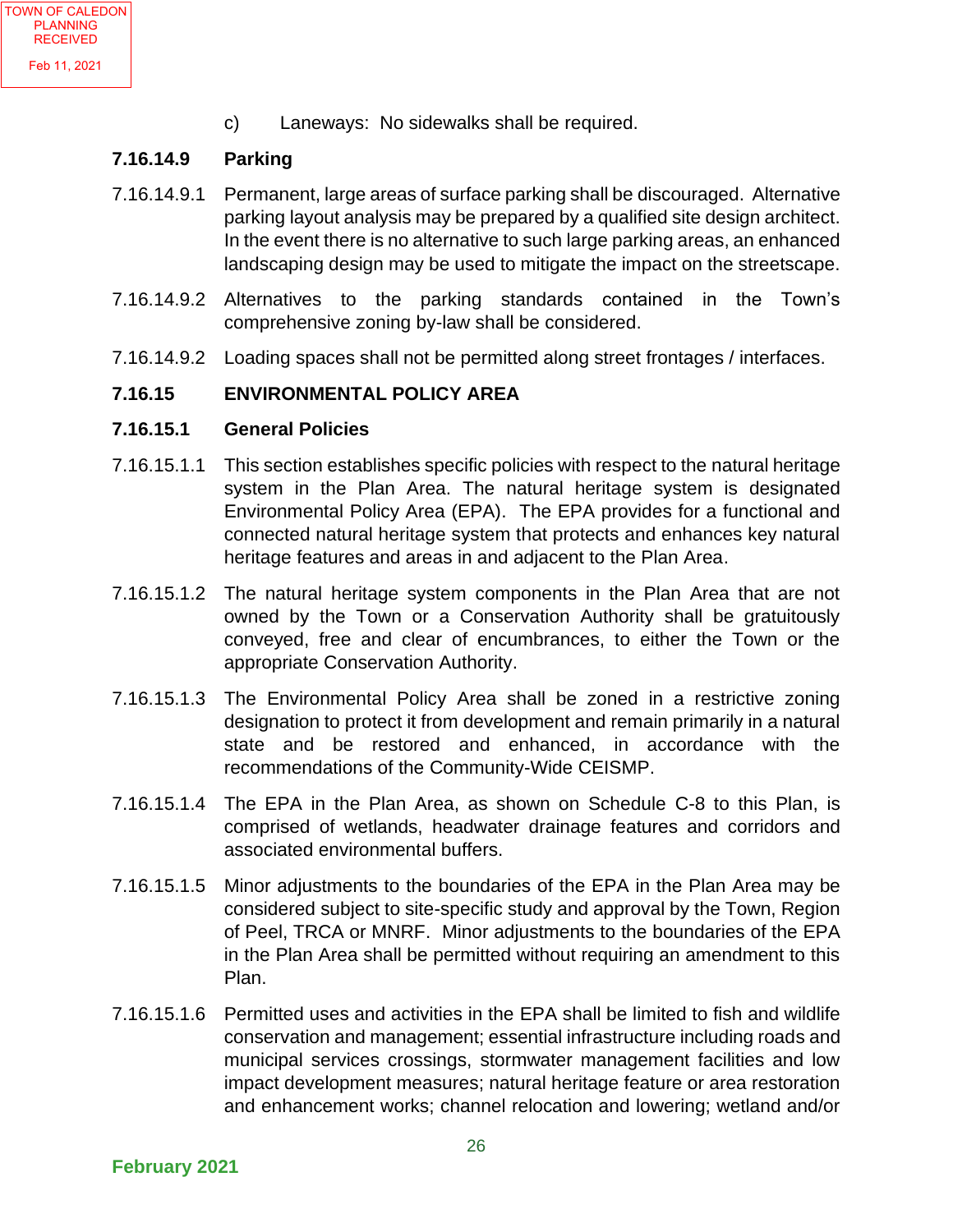woodland restoration and enhancement works; passive recreational facilities and uses such as pathways or trails for walking, cycling and hiking, interpretative displays and signage and site alteration to accommodate the above uses.

- 7.16.15.1.7 Pedestrian and cyclist linkages between the EPA, Open Space Policy Area and school sites shall be provided where it has been demonstrated not to adversely impact the functions of the natural heritage system.
- 7.16.15.1.8 The pedestrian and cyclist linkages shall generally be identified in the Urban Design Guidelines and minor adjustments to routes and linkages may be applied without amendment to this Plan.
- 7.16.15.1.9 Illumination of parking, park or other adjacent facilities shall be directed away from the EPA and illumination of trails minimized to reduce disturbance to wildlife to the greatest extent practical.

#### **7.16.16 MUNICIPAL SERVICES, PUBLIC UTILITIES AND TELECOMMUNICATIONS**

#### **7.16.16.1 General Policies**

- 7.16.16.1.1 This section establishes specific policies with respect to municipal services, public utilities and telecommunications in the Plan Area organized into the following subsections:
	- a) Municipal water and wastewater services;
	- b) Stormwater management facilities; and
	- c) Public utilities and telecommunications.

#### **7.16.16.2 Municipal Water and Wastewater Services**

- 7.16.16.2.1 All new development in the Plan Area shall be connected to Peel Region's water and wastewater systems. All municipal water and/or wastewater facilities shall be developed in accordance with the Community-Wide FSR, in consultation with Peel Region.
- 7.16.16.2.2 The detailed design and installation of water and/or wastewater infrastructure in the Plan Area shall be undertaken in an ecologically responsible manner.
- 7.16.16.2.3 When designing and installing water and/or wastewater infrastructure in the Plan Area, the opportunity for adjacent existing un-serviced or partially serviced development to connect to the municipal system shall be made available, where feasible.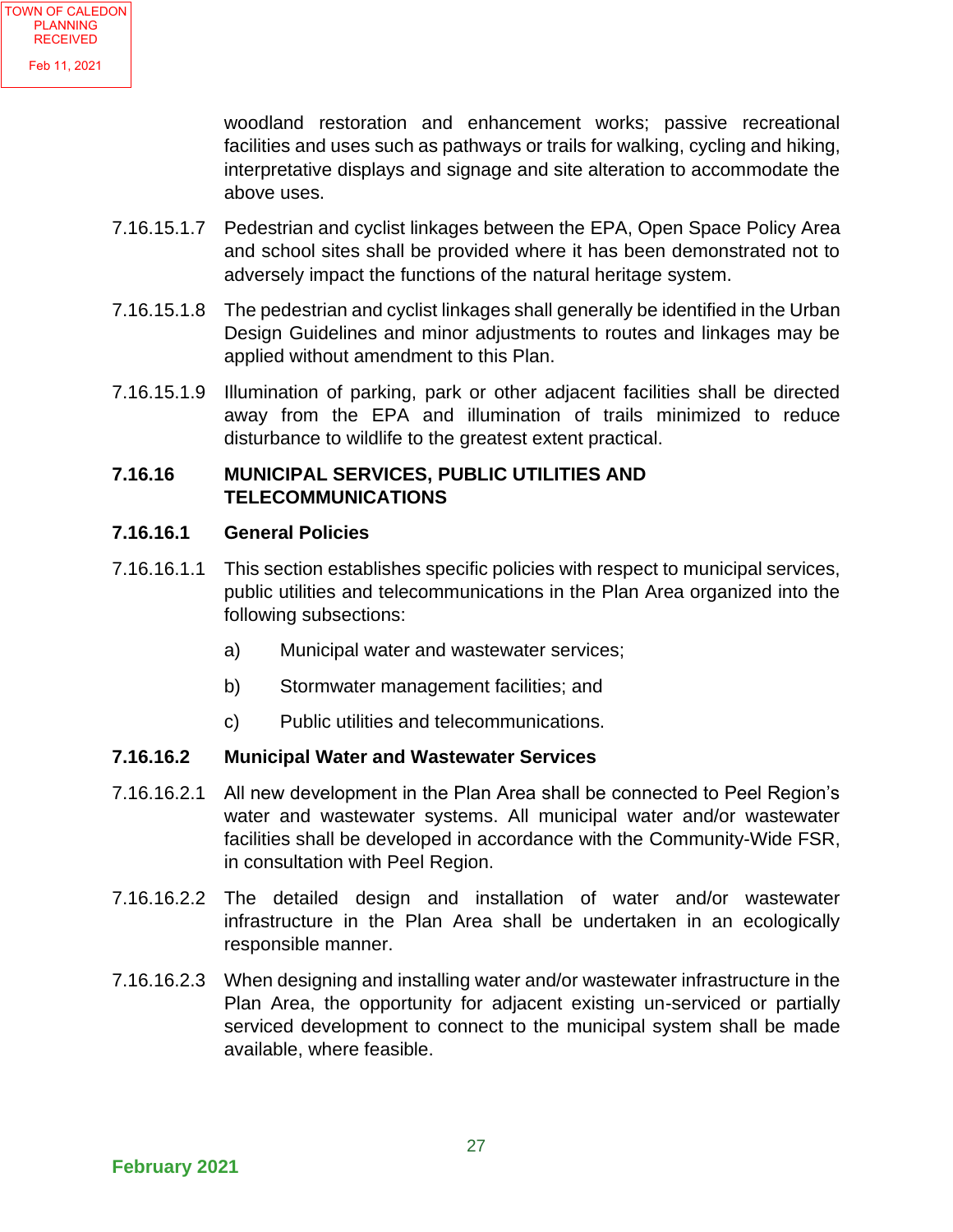#### **7.16.16.3 Stormwater Management Facilities**

- 7.16.16.3.1 Stormwater management facilities in the Plan Area shall be developed in consultation with the appropriate Conservation Authority, the Town and other government agencies, as applicable.
- 7.16.16.3.2 Adjustments to the number, location and configuration of the stormwater management facilities as shown on Schedule C-8 to this Plan may be assessed through the preparation of a Compliance Letter to the Community-Wide FSR. Adjustments to the number, location and configuration of the stormwater management facilities shall be permitted without requiring an amendment to this Plan.
- 7.16.16.3.3 The Town will consider and assess alternatives for stormwater quantity and quality control and sustainable best management practices regarding the following:
	- a) Location of stormwater management facilities with a preference for at source controls and low impact development practices where feasible and compatible with planning and engineering objectives;
	- b) Impact of maintenance costs for wet and/or dry ponds and other stormwater management facilities to the Town; and
	- c) Minimize the number of management facilities without compromising the benefits of stormwater management.
- 7.16.16.3.4 In considering options for stormwater management, the following policies shall apply:
	- a) Stormwater shall be considered as a resource, not a waste product. The Town supports and strongly encourages the reuse of rainwater in the Plan Area using rainwater harvesting or other methods.
	- b) Stormwater management facilities shall be located and designed to maintain the environmental and ecological integrity of the Environmental Policy Area and to contribute to the achievement of net ecological gain.
	- c) Best management practices, including low impact development techniques and measures, shall be incorporated into the stormwater management system, development lands and the Environmental Policy Area, in accordance with the Community-Wide CEISMP, as appropriate; and,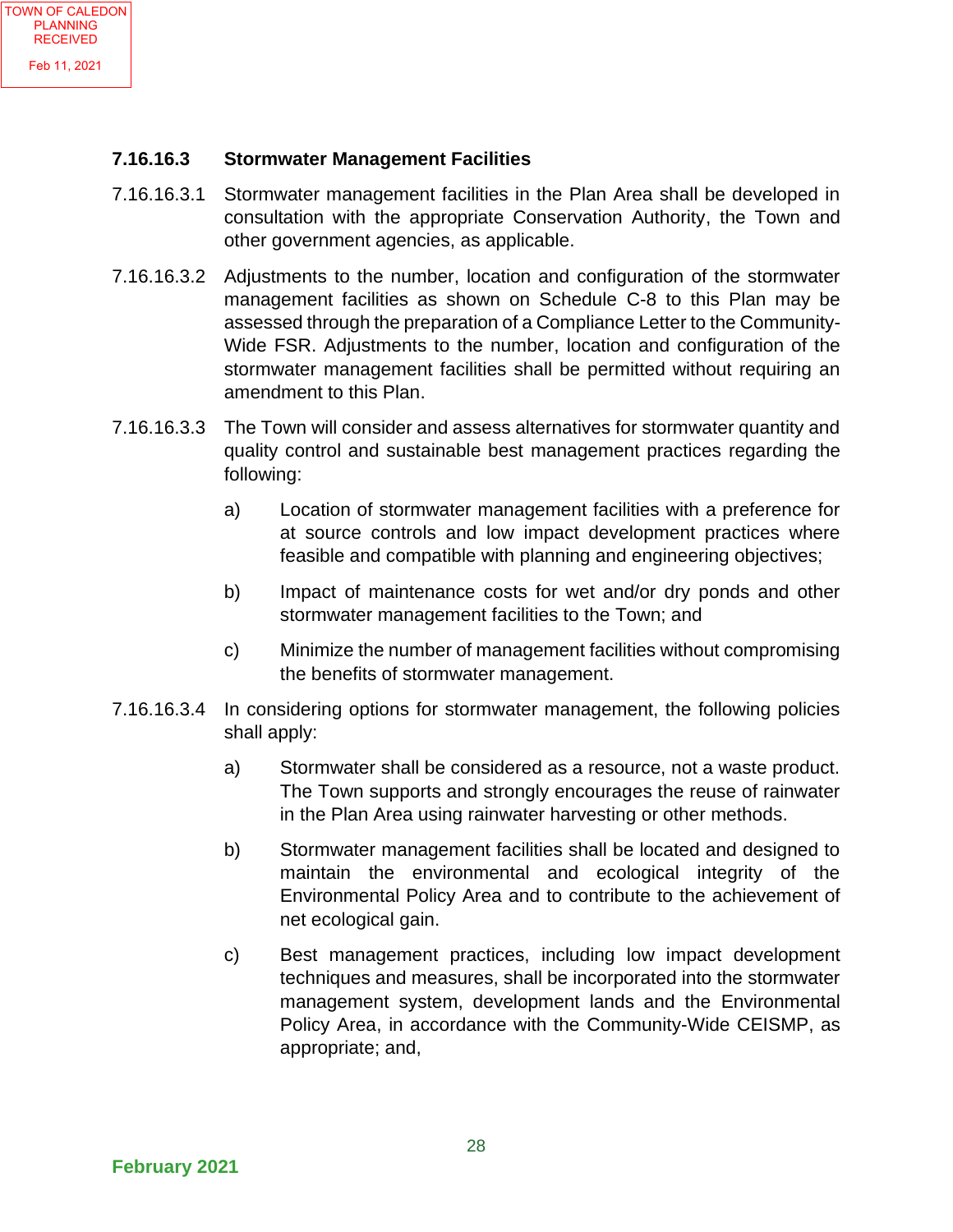- d) Stormwater management facilities will be designed to the greatest extent possible, to provide community amenities including pathways or trails for walking, cycling and hiking and public open space.
- 7.16.16.3.5 To maintain the ecological integrity of the EPA and natural heritage system, particularly the pre-development water-cycle, water balance and base flow, alternative stormwater servicing practices, such as low impact development techniques, may be utilized to achieve infiltration and surface storage levels in the Plan Area, where feasible.
- 7.16.16.3.6 Conventional stormwater management facilities shall be designed in compliance with the Town's Stormwater Management Design Guidelines and applicable provincial and Conservation Authority guidelines. In considering the implementation of low impact development techniques and measures in the Plan Area, reference should be made to the CVC/TRCA Low Impact Development Stormwater Management Planning and Design Guide.
- 7.16.16.3.7 Stormwater management facilities shall be designed to facilitate ease of maintenance and provide a reasonable level of safety, both in terms of their stormwater management function and in relation to potential use of the pond area by members of the public. Additional safety provisions may be required in areas where an increased level of public access is anticipated.
- 7.16.16.3.8 Policies in this section that apply to permanent stormwater management facilities, shall also apply to interim stormwater management facilities. Interim stormwater management facilities may be established to the satisfaction of the respective Conservation Authority, as necessary.

#### **7.16.16.4 Public Utilities and Telecommunications**

- 7.16.16.4.1 Public utilities, such as hydro, gas, and telecommunications infrastructure are permitted in any land use designation in the Plan Area provided they are appropriately integrated and all necessary approvals from the relevant authorities are obtained.
- 7.16.16.4.2 Public utility and telecommunications infrastructure that are proposed in the EPA designation are subject to Section 5.7 of the Official Plan.
- 7.16.16.4.3 Where new public utility and telecommunications infrastructure is being introduced in the Plan Area, it shall be located underground and shall be grouped into a single utility trench. Trunk hydro services will be encouraged to be located underground.
- 7.16.16.4.4 Prior to registration of a plan of subdivision or approval of a site plan application in the Plan Area, public utility and telecommunication providers shall confirm if such services can be provided to support the proposed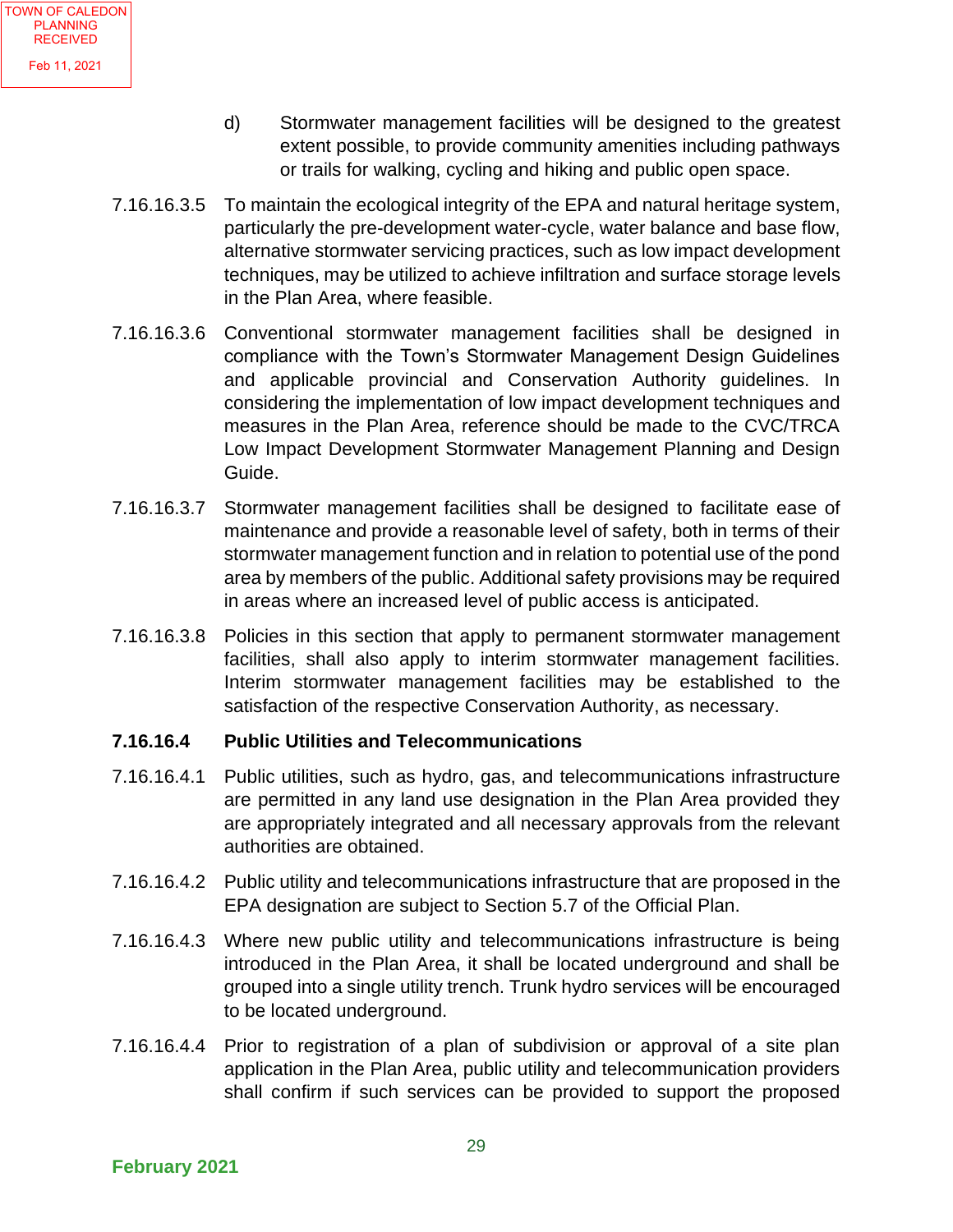development and shall determine appropriate locations for large utility equipment or utility cluster sites.

#### **7.16.16.5 Intelligent Community**

7.16.16.5.1 The Town recognizes that broadband fibre-optic cable service is the new essential utility to promote and build intelligent communities. Complementing this service is the deployment and adoption of a highspeed, community-based internet service that is available to all residents and businesses.

> When developing their lands, developers in the Plan Area shall include fibre-optic cable running along each local road and to each building (e.g. industrial, commercial, institutional and/or residential) for residents and businesses in the Plan Area to access high-speed internet services.

#### **7.16.17 CONSERVATION OF WATER AND ENERGY**

#### **7.16.17.1 Sustainable Residential Home Strategy**

- 7.16.17.1.1 All residential homes in the Plan Area shall be designed and constructed with water and energy conservation, efficiency and re-use systems and/or features that will reduce the rate of water and energy consumption and exceed energy efficiency standards in the Ontario Building Code.
- 7.16.17.1.2 Prior to or concurrent with submission of the first plan of subdivision or site plan application in the Plan Area, the landowners shall submit to the Town for approval a Sustainable Residential Home Strategy within each landowner's lands identifying green energy features and systems to be implemented. The landowners shall build or cause to be built all homes in accordance with the approved green energy plans and documentation.
- 7.16.17.1.3 The implementation of Sustainable Residential Home Strategy shall be verified by a third party, such as EnerGuide, as follows:
	- a) The Town shall identify specific residential homes to be verified, which will include, at a minimum, one of every model type within every plan of subdivision or site plan approval;
	- b) The residential homes to be verified shall be no less than five (5%) percent of the number of homes within every plan of subdivision or site plan approval;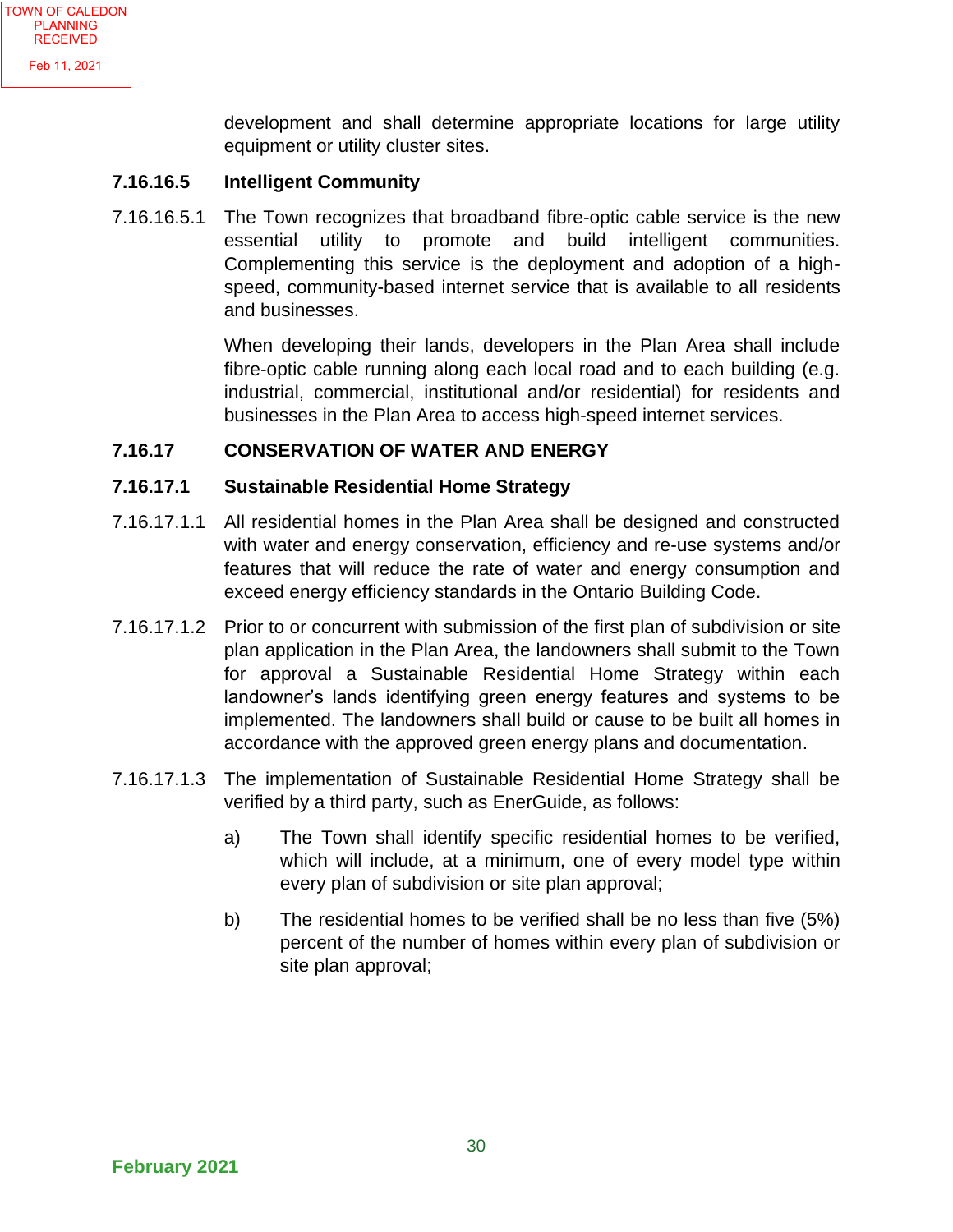- c) In the event that the external third party identifies that a building has not exceeded the energy efficiency standards outlined above:
	- i. The landowner shall rectify or implement additional green energy features and systems to exceed the energy efficiency standards; and,
	- ii. The Town shall withhold an occupancy permit for the said building(s) until the energy efficiency standards have been exceeded and re-verified; and
- d) The energy efficiency verification shall be at the sole cost of the landowners.
- 7.16.17.1.4 The Sustainable Residential Home Strategy shall include a homeowner awareness program. This program shall describe how homeowners can maximize the efficiencies and overall water and energy conservation in their home.

#### **7.16.18 PROVINCIAL MINIMUM DISTANCE SEPARATION**

- 7.16.18.1 A portion of the Provincial Minimum Distance Separation (MDS) I calculated setbacks (the MDS Setback Area) for 2 farms just north of the Macville Plan Area, extends into the Plan Area.
- 7.16.18.2 Prior to registration of any plan of subdivision or plan of condominium, or final approval of any site plan application for lands within the MDS Setback Area as calculated by the application of the MDS formula, the Town shall be satisfied that the MDS Setback Area is no longer required.

#### **7.16.19 REGION OF PEEL HEALTH ASSESSMENT**

- 7.16.19.1 All development applications in the Plan Area shall require, as part of a complete application, the completion of a Health Assessment. The Health Assessment must be completed in accordance with the Region of Peel's Healthy Development Assessment, in consultation with the Region.
- 7.16.19.2 The Town shall conduct Health Assessments on municipally developed, owned and operated public buildings, public squares and open space projects in the Plan Area.

#### **7.16.20 LAND ACQUISITION AND DEDICATION**

7.16.20.1 The Town or the Region of Peel may acquire and hold any lands required to implement any feature or facility in the Plan Area. This may include the expropriation of lands required to implement the road network and the municipal park program in the Plan Area, where the property owners or the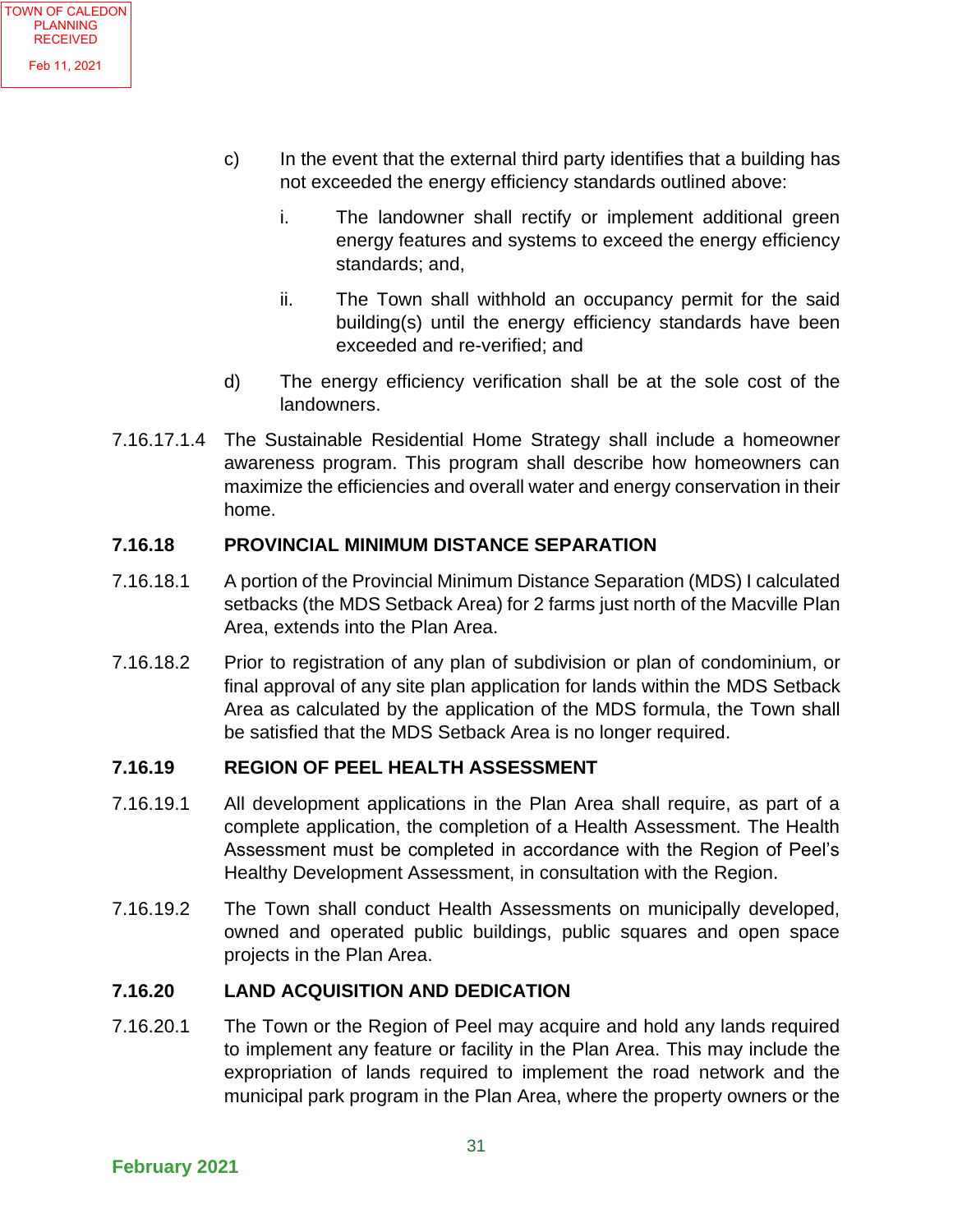developers' group are unable to secure lands for the construction of the required road infrastructure.

7.16.20.2 The Town shall require an environmental site assessment and/or a Record of Site Condition (RSC) prior to the conveyance of any lands for municipal roads, stormwater management facilities, parkland and school sites to the Town, Conservation Authority or School Board. The environmental clearance shall be the responsibility of the property owner and based on the appropriate level of site assessment as established by the Province.

#### **7.16.21 IMPLEMENTATION**

- 7.16.21.1 The provisions of the Official Plan regarding implementation shall apply to the Macville Secondary Plan.
- 7.16.21.2 The land use pattern shown on Schedule C-8 Land Use Plan, is schematic and may be adjusted in the subdivision or site plan approval processes, while accounting for such matters as the preservation of environmental features, stormwater management requirements, heritage resources, the provision of full urban services, detailed land use relationships and street patterns.
- 7.16.21.3 Minor variations of land use boundaries and street patterns shall not require an amendment to this Secondary Plan provided the intent of the Plan is maintained.
- 7.16.21.4 Notwithstanding any of the policies of the Macville Secondary Plan, previously approved and existing uses which do not conform to the policies of this Secondary Plan shall be permitted to continue. The redevelopment of legal non-conforming uses to uses that are consistent with the vision, principles and objectives of the Macville Secondary Plan shall be encouraged.